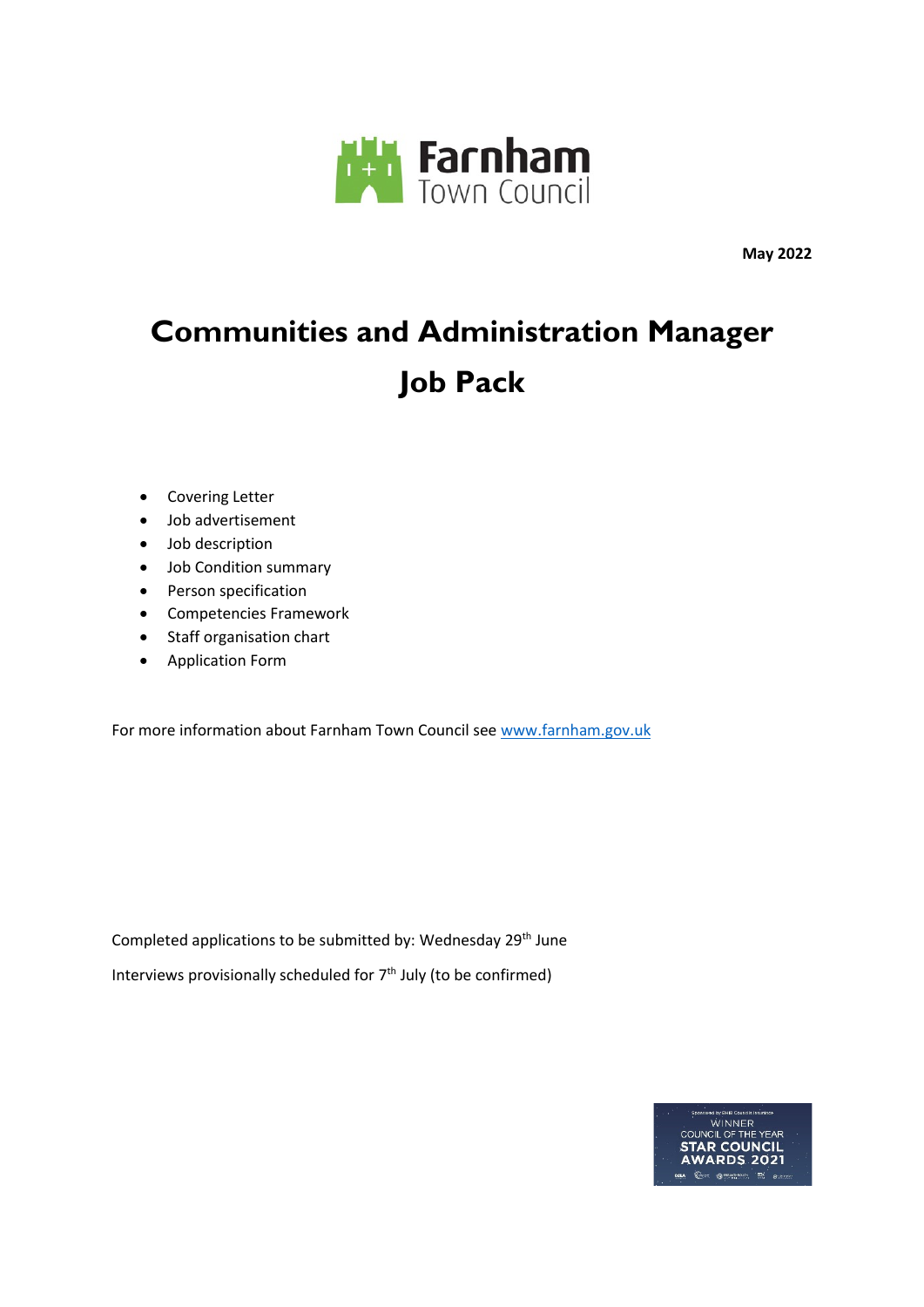



### **Appointment of**

### **Communities and Administration Manager (full time)**

### **Based at Farnham Town Council, South Street, Farnham, Surrey.**

### **National Scale points 29-34 (£33,486 - £38,553)**

**Plus Local Government Pension Scheme, cycle to work scheme and additional pay for attendance at events.**

Award-winning Farnham Town Council is always looking for new ways to improve the services it offers the local community with excellent customer service and value for money. You need to be a high-performing can-do person with the right skills to lead an active but small team working alongside the community. Are you up for the challenge? If so, we want to hear from you!

Farnham Town Council is one of the largest town councils in the south of England and we are proud of our reputation for delivering projects and events to the Farnham community, contributing greatly towards making Farnham one of the best places in which to live, work or visit.

For an informal discussion please call lain Lynch, Town Clerk [\(town.clerk@farnham.gov.uk\)](mailto:town.clerk@farnham.gov.uk).

Closing date for receipt of applications will be 9am on Monday 29<sup>th</sup> June 2022. Interviews are provisionally set for Thursday  $7<sup>th</sup>$  July.

For information and to download an application pack including a Job Description, Competency Framework and Application Form please visit the Town Council's website [www.farnham.gov.uk/](http://www.farnham.gov.uk/)vacancies.

Please note that CVs alone will not be accepted. Applicants must complete and return an application form by email to  $\frac{admin@surrevalc.co.uk}{du}$  or by post to: Farnham TC Recruitment. c/o Anne Bott, Chief Executive Surrey ALC, 9 Pound Lane, Godalming, Surrey, GU7 1BX.







NALC Council of the Year 2021 **England's First World Craft City**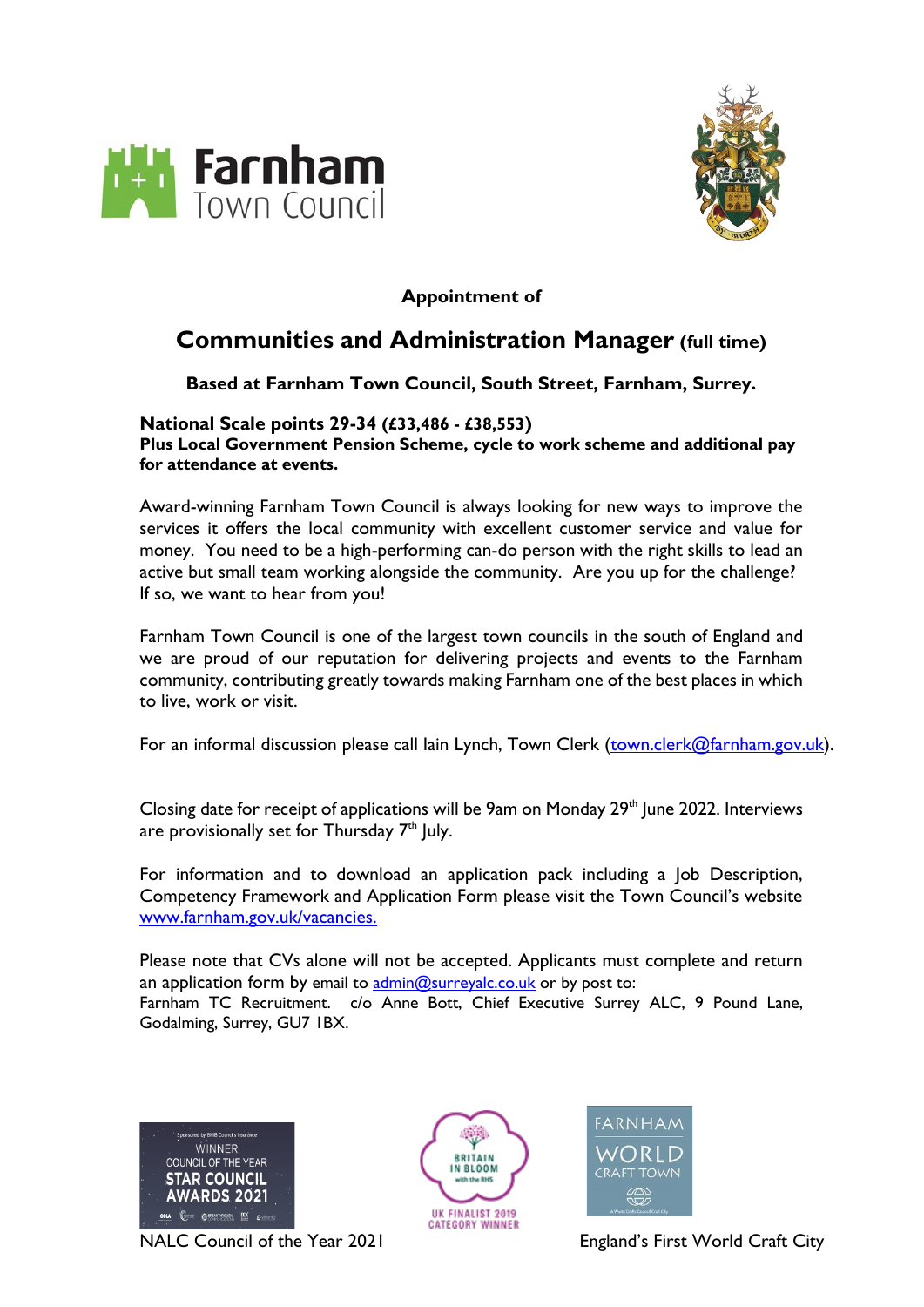

# **JOB DESCRIPTION**

## **Communities and Administration Manager**

**£33,486 - £38,5530** (National Scalepoints 29-34) plus benefits

#### **Your approach and experience**

You will need to be a highly motivated self-starter with lots of energy and the confidence to take things forward on your own, within defined parameters. A flexible and positive approach to work, with a 'can do' attitude is essential in this busy working environment. Experience of work in a local authority context and managing governance issues would be highly beneficial.

#### **You will be responsible for:**

Main purpose of job: To manage and lead provision of the council's administration, committee services, grants, and to manage the employees engaged in delivering a number of service areas, to produce a range of high quality, efficient, legally compliant and cost-effective services in these areas.

Main areas of responsibility:

- Council and Committee administration including use and management of the modern.gov committee system
- Supporting the work of a number of Task Groups including Wellbeing, community safety, culture, Young People, Infrastructure Planning and Community Infrastructure Levy
- Administration of grants to local groups
- Grants applications to external bodies to support agreed projects
- Administration of the South Street Trust
- Freedom of information requests / Data access and GDPR
- Policy Development including emergency planning, CIL, and website improvements
- Support and manage staff in the administration and events teams with HR and other support
- Help shape the strategic direction of the Council alongside the Business and Facilities Manager and Town Clerk.

#### Duties and responsibilities

- 1. To manage and co-ordinate the Town Council's Committee Services, including responsibility for
	- organising the meetings, agendas and minutes of the Council and all Committee, panel and working groups meetings;
	- attending meetings as required, and ensuring that they are conducted in an efficient and legal manner, providing appropriate advice;
	- ensuring that decisions are communicated and acted upon appropriately and decisions register maintained.
- 2. To maintain, review and develop policy documents including the Council's Standing Orders,

Farnham Town Council South Street Farnham GU9 7RN Town Clerk: Iain Lynch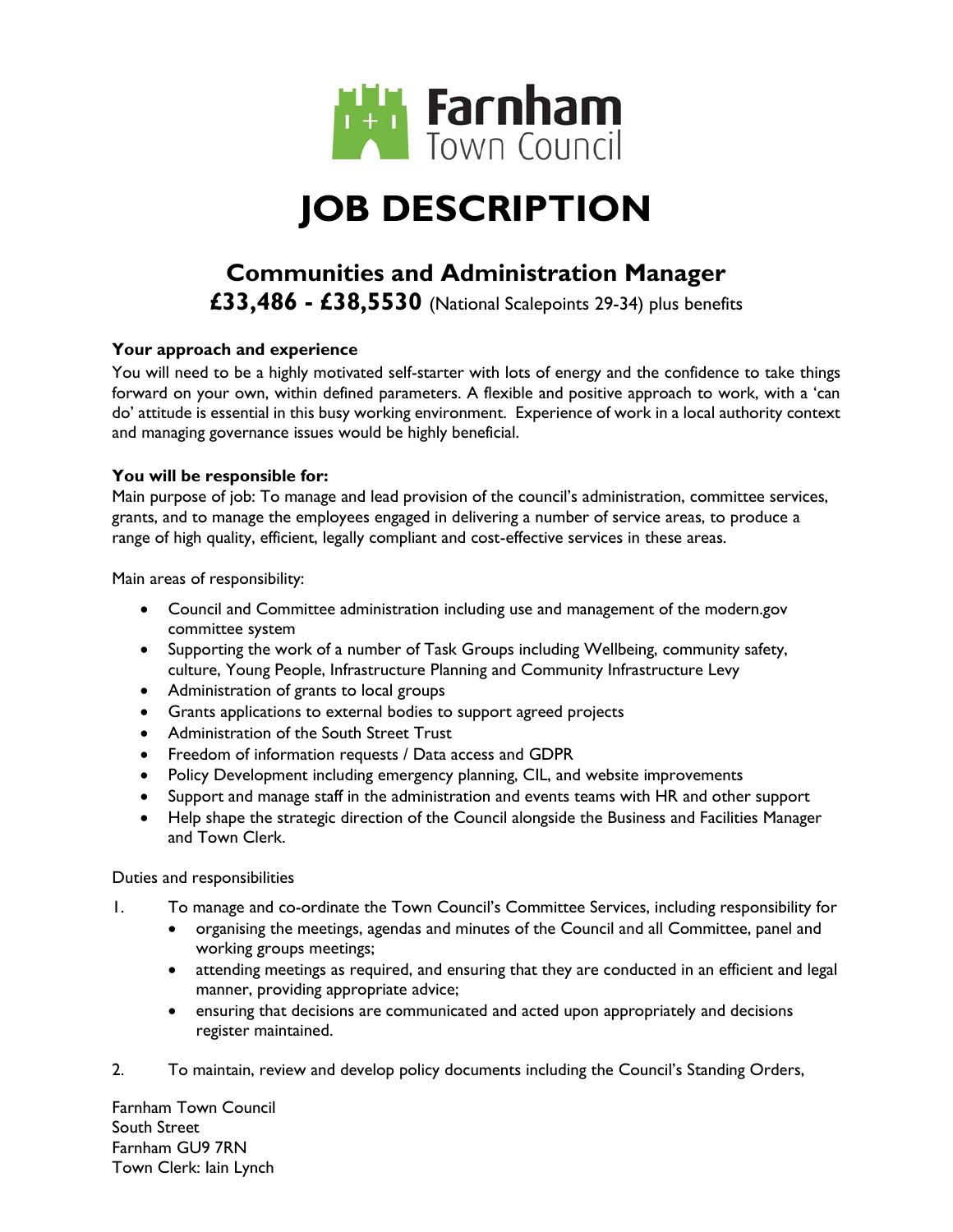Financial Regulations, Codes of Conduct, and the Register of Councillors' and officers' interests and ensure that these are complied with at all times in conjunction with the Town Clerk.

- 3. To be responsible for co-ordinating members' services, including:
	- production and updating of the Members handbook and induction programme
	- support advice and training on relevant issues, including those relating to standards of conduct and probity
	- Ensuring relevant documents are published on the website and kept up to date
	- ensuring that members are kept informed issues impacting on them, the Town Council or ward specific issues and are aware of training and development opportunities.
- 4. To support the Council's planning functions, including:
	- Provide oversight on planning issues alongside the Lead Officer;
	- Organising and managing the workload of related task groups such as CIL and the Infrastructure Planning Group;
- 5. To support the administration and finance staff in the management of the Council's grants procedures and policies, and be responsible for the payment and correct usage of grants paid, including reviewing policies and procedures to ensure compliance with good practice.
- 6. To manage the administration of the Farnham South Street Trust and its compliance with legislation.
- 7. To mentor the employees providing administrative support and to ensure that the staff concerned provide the required levels of service and to support external contractors as needed.
- 8. To mentor staff in the team (events, administration and planning), and ensure:
	- That all employees understand their roles and are kept informed of all appropriate developments;
	- Effective team work and procedures, and continuous improvement of team working;
	- Continuous improvement in working methods, customer service and value for money;
	- Effective performance against objectives and performance indicators;
	- Employees are offered appropriate training and development opportunities.
- 9. To be the lead officer for GDPR and data protection compliance and FOI/ Data subject access requests. To lead and manage specific and appropriate corporate policies and projects as and when required in discussion with the Town Clerk including updating the emergency plan and developing other policies as required
- 10. To oversee the Council's complaints procedure, and the proper handling, investigation and resolution of complaints against the Council, its staff and its members as required by the Town Clerk.
- 11. To assist the Town Clerk in compiling budgets for all activities and projects relating to the administration and governance functions, and to be responsible for monitoring, controlling and ensuring effective expenditure of these budgets.
- 12. To be responsible for ensuring compliance with health and safety regulations in all activities relating to the administration and governance functions, including arrangements for the training of staff in health and safety matters, and ensuring that the Council's obligations for risk assessment on all properties, activities employment and related events are properly met.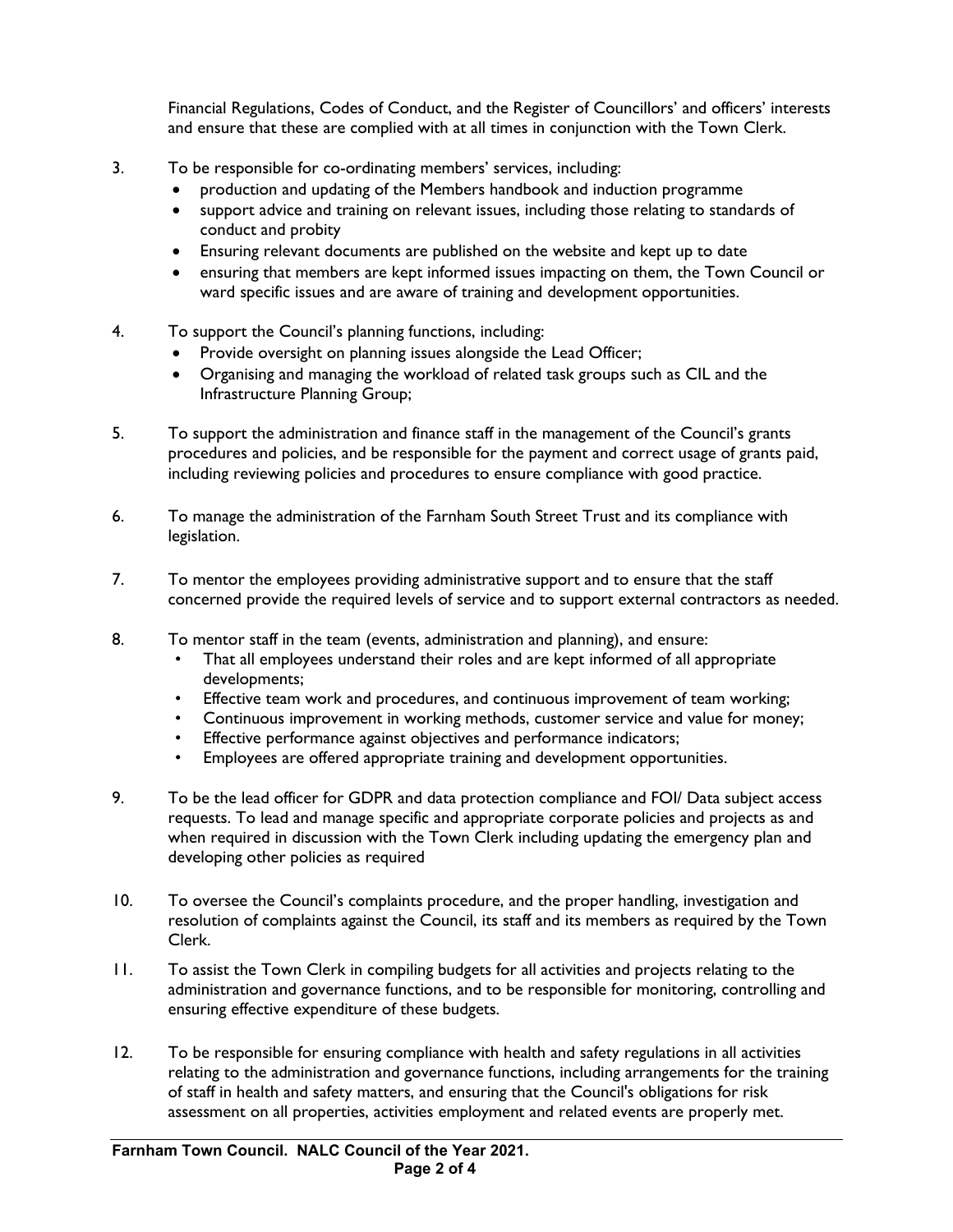- 13. To keep up to date with best working practices within and outside local government; to review reports and other data on the performances of Town Councils and comparable organisations and to produce reports on proposals for improvements to services and working arrangements as a result.
- 14. To liaise and develop relationships with external bodies, including other local authorities, residents, businesses and local organisations, and to build strategic alliances through partnerships and other professional networks as required by the Town Clerk
- 15. To assist the Town Clerk and Council in:
	- Setting the Council's overall strategic direction alongside the Business and Facilities Manager, particularly for matters involving or affecting governance and administrative functions;
	- Securing the best use of the Council's assets;
	- Ensuring that all legal, statutory and other provisions governing or affecting the running of the Town Council are observed, maintaining a working knowledge of relevant legislation, statutory instruments and codes of practice relating to governance and supporting the Town Clerk in his role as Responsible Financial Officer as and when required;
	- Monitoring and developing the policies of the Town Council to ensure compliance with local government legislation and the Council's strategic and operational priorities;
	- Ensuring the highest standards of conduct and probity by the Council's employees and members, and dealing with all standards issues in the appropriate manner and/or as required by legislation;
	- Supporting the work of the Farnham Infrastructure Programme; Farnham as a World Craft Town and other key projects as required;
	- Attending Civic Functions as and when required

#### OTHER DUTIES

The Council has a small workforce and a wide range of activities, and it is expected that the post holder will be flexible in assisting in areas of work which go beyond their main duties, but are within their capabilities. In particular, the holder of this post will be expected to assist with covering frontline reception, and administrative duties with attendance at and/or supervision of events outside of normal working hours.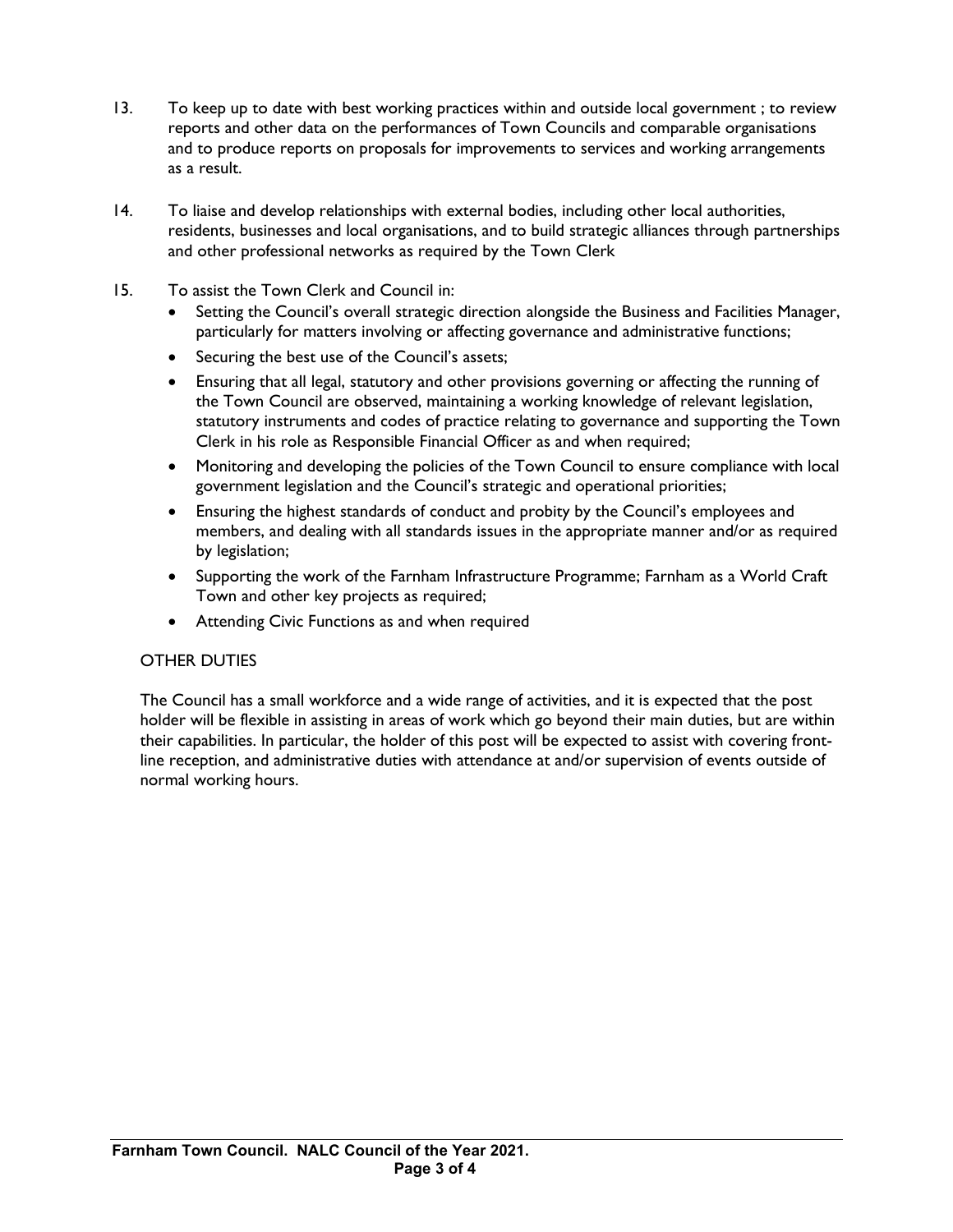### **Conditions**

| Post:                  | <b>Communities and Administration Manager</b>                                                                                                                                                                                                                                                                                                                 |  |  |  |  |
|------------------------|---------------------------------------------------------------------------------------------------------------------------------------------------------------------------------------------------------------------------------------------------------------------------------------------------------------------------------------------------------------|--|--|--|--|
| <b>Responsible to:</b> | <b>Town Clerk</b>                                                                                                                                                                                                                                                                                                                                             |  |  |  |  |
| <b>Conditions:</b>     | National Joint Council for Local Government Services                                                                                                                                                                                                                                                                                                          |  |  |  |  |
| Grade:                 | Farnham Grade 5 (29-34) up to £38,553                                                                                                                                                                                                                                                                                                                         |  |  |  |  |
| <b>Competency:</b>     | Communication: 3<br><b>Customer service: 3</b><br>Team Working: 4<br>Managing Self and Others: 3<br>Can do approach: 4                                                                                                                                                                                                                                        |  |  |  |  |
| <b>Working Hours:</b>  | Contracted hours of 37 per week<br>9.00 am - 5.00 pm Monday - Thursday<br>Core hours<br>9.00 am - 4.30 pm Friday<br>Saturday and Sunday and working outside of core hours as and when<br>required for civic and other events.<br>Attendance at evening meetings will be required on occasional evenings<br>throughout the municipal year as part of the role. |  |  |  |  |
| Holidays:              | Public Holidays plus 2 extra statutory days<br>Annual Leave entitlement of 22 days with 3 additional days after not less<br>than 5 years continuous service under one or more local authority at the<br>date of appointment.                                                                                                                                  |  |  |  |  |
|                        | Period of Notice: Two calendar months by either the employer or the employee rising to 3<br>calendar months.                                                                                                                                                                                                                                                  |  |  |  |  |
|                        | <b>Probation Period:</b> Six months from date of appointment for new appointees                                                                                                                                                                                                                                                                               |  |  |  |  |
| <b>Benefits:</b>       | Local Government Pension Scheme. Cycle to Work Scheme. Free<br>parking at office (not guaranteed).                                                                                                                                                                                                                                                            |  |  |  |  |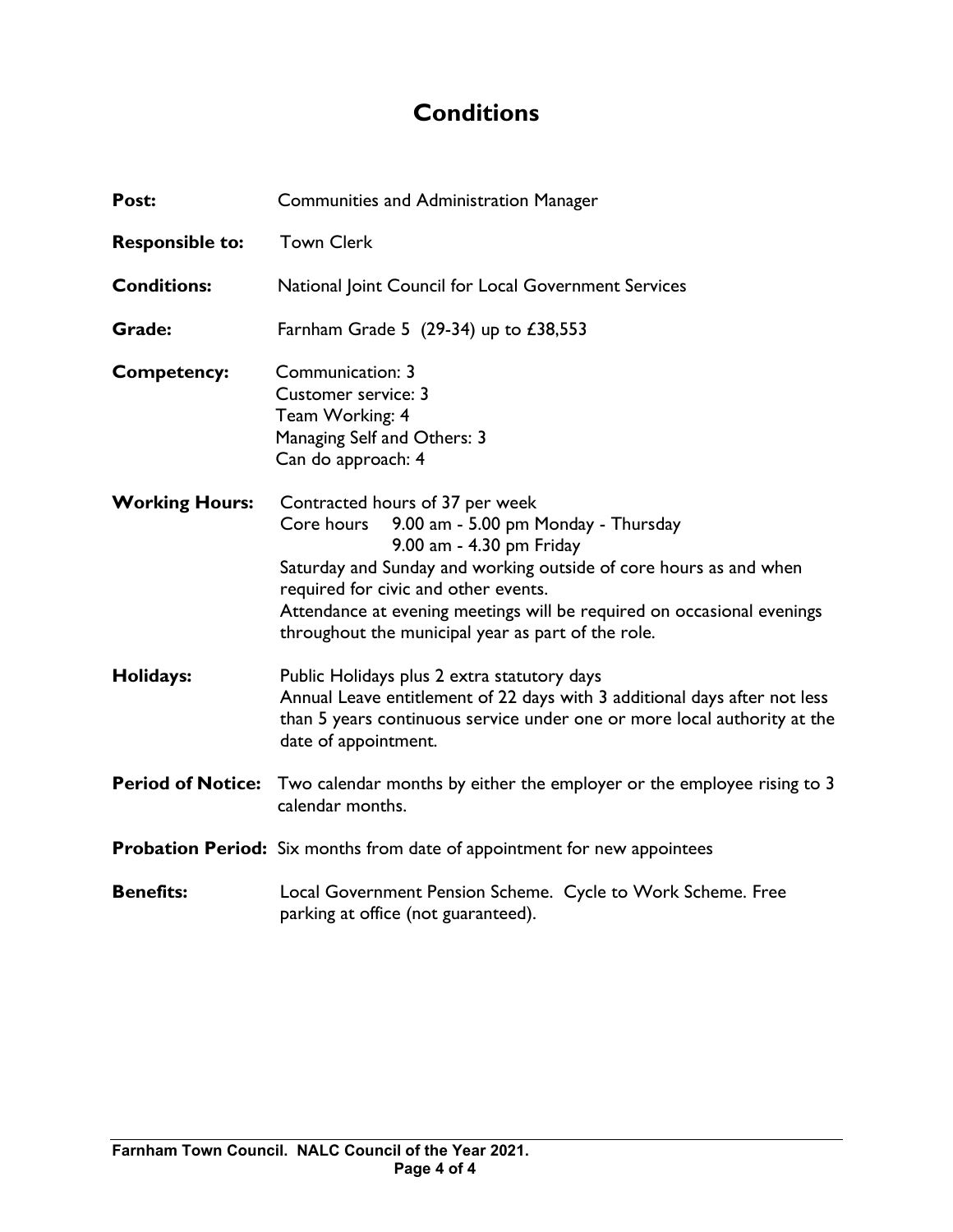

# **Person Specification**

## **Communities and Administration Manager**

*NB: Shortlisting will be assessed on fulfilment of essential criteria.*

| <b>COMPETENCIES</b>                         | <b>ESSENTIAL</b>                                                                                         | <b>DESIRABLE</b>                                                 |
|---------------------------------------------|----------------------------------------------------------------------------------------------------------|------------------------------------------------------------------|
| Communication                               |                                                                                                          |                                                                  |
| Excellent written and verbal                | Level 3 of Competency                                                                                    |                                                                  |
| communication skills.                       | Framework.                                                                                               | Experience with social media<br>sites and website administration |
| Enthusiastic and able to convey             | Workplace experience of effective                                                                        | systems.                                                         |
| the right message to the right              | communication, writing agendas                                                                           |                                                                  |
| audience.                                   | and taking minutes at meetings.                                                                          | Practical experience of<br>modern.gov                            |
|                                             | Workplace evidence of exceptional                                                                        |                                                                  |
|                                             | attention to detail.                                                                                     | Working in the public sector<br>with an understanding of the     |
|                                             | Experience of working with                                                                               | governance of local authorities.                                 |
|                                             | partner organisations.                                                                                   |                                                                  |
| <b>Customer Service</b>                     |                                                                                                          |                                                                  |
| Clear focus on delivering                   | Level 3 of Competency                                                                                    | Direct experience of working in                                  |
| excellent customer service.                 | Framework.                                                                                               | a customer facing role.                                          |
| A positive, can-do outlook.                 | Workplace evidence of achieving<br>high standards and taking<br>ownership of areas of<br>responsibility. |                                                                  |
| <b>Team Working</b>                         |                                                                                                          |                                                                  |
| Able to understand team goals               | Level 4 of Competency                                                                                    |                                                                  |
| and to work together to deliver<br>targets. | Framework. Workplace<br>experience.                                                                      |                                                                  |
|                                             | Demonstrable evidence of effective<br>team working.                                                      |                                                                  |
|                                             |                                                                                                          |                                                                  |
|                                             |                                                                                                          |                                                                  |
|                                             |                                                                                                          |                                                                  |
|                                             |                                                                                                          |                                                                  |
|                                             |                                                                                                          |                                                                  |
|                                             |                                                                                                          |                                                                  |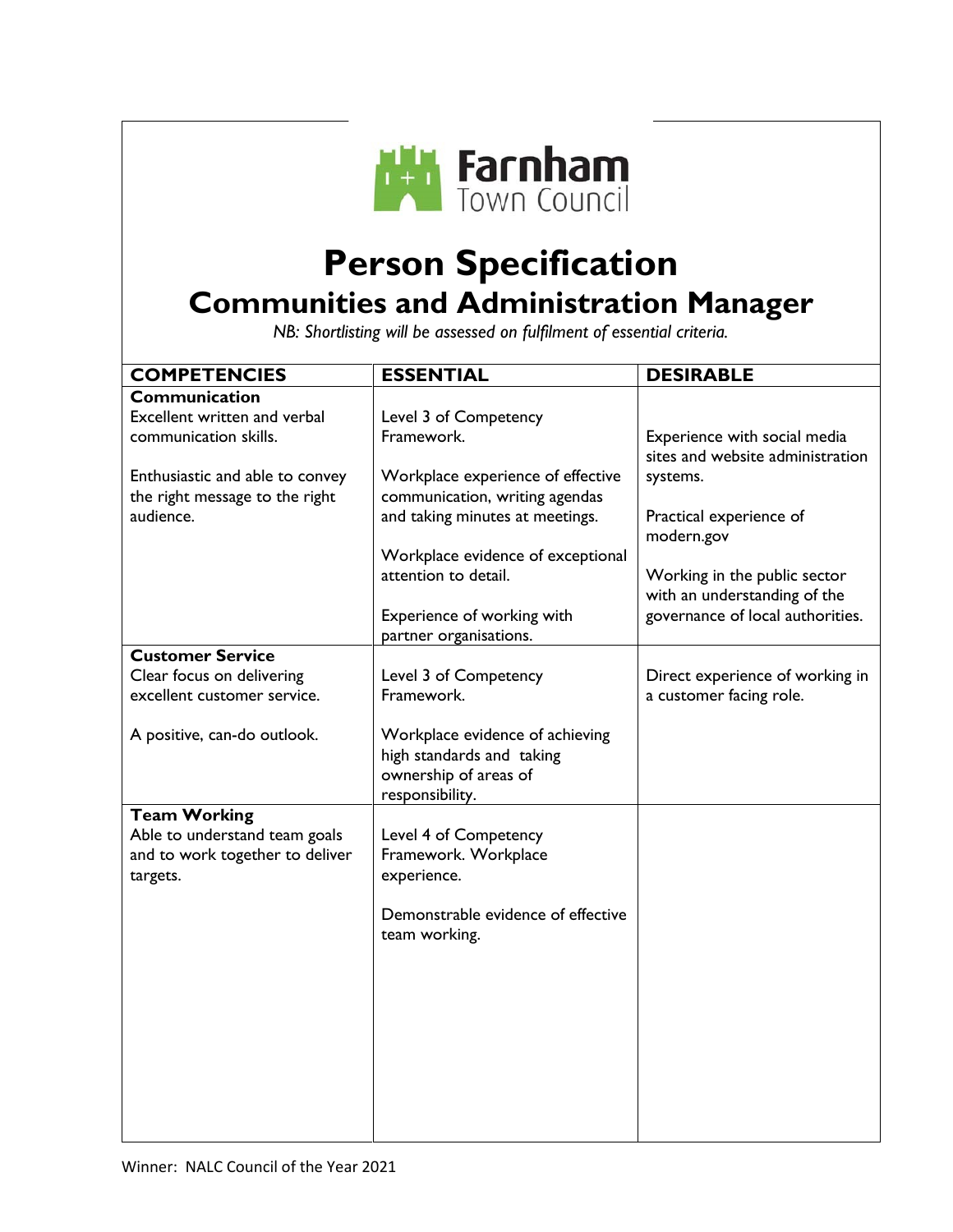

# **Person Specification Communities and Administration Manager**

*NB: Shortlisting will be assessed on fulfilment of essential criteria.*

| <b>COMPETENCIES</b>                | <b>ESSENTIAL</b>                                            | <b>DESIRABLE</b>                              |
|------------------------------------|-------------------------------------------------------------|-----------------------------------------------|
| <b>Managing Self and Others</b>    |                                                             |                                               |
| Ability to organise own time and   | Level 4 of Competency Framework                             | Experience of managing                        |
| paperwork/information to meet      | to be demonstrated.                                         | competing priorities                          |
| project targets.                   | Clear experience of working to                              | Experience of managing                        |
| <b>Proficient use of Microsoft</b> | and meeting deadlines to deliver                            | complex projects.                             |
| Outlook, Word, Excel and           | project outcomes.                                           |                                               |
| Publisher.                         |                                                             |                                               |
|                                    | Experience of managing own                                  |                                               |
|                                    | workload.                                                   |                                               |
|                                    |                                                             |                                               |
|                                    | Demonstrable experience of<br>contributing to team success. |                                               |
|                                    |                                                             |                                               |
|                                    |                                                             |                                               |
|                                    |                                                             |                                               |
| <b>Can Do Approach/Results</b>     |                                                             |                                               |
| Demonstrate ability to develop     | Level 4 of Competency Framework                             |                                               |
| and implement projects including   |                                                             |                                               |
| producing publicity and deliver    | Experience of working to Key                                |                                               |
| projects to deadlines.             | performance Indicators and<br>deadlines.                    |                                               |
| <b>Other</b>                       | IT literate and experience of                               | Contract management and                       |
|                                    | microsoft packages (or similar)                             | procurement experience.                       |
|                                    |                                                             |                                               |
|                                    |                                                             | Experience of using database                  |
|                                    |                                                             | systems                                       |
|                                    |                                                             |                                               |
|                                    |                                                             | Experience in managing high<br>profile events |
|                                    |                                                             |                                               |
|                                    |                                                             | Full UK driving licence.                      |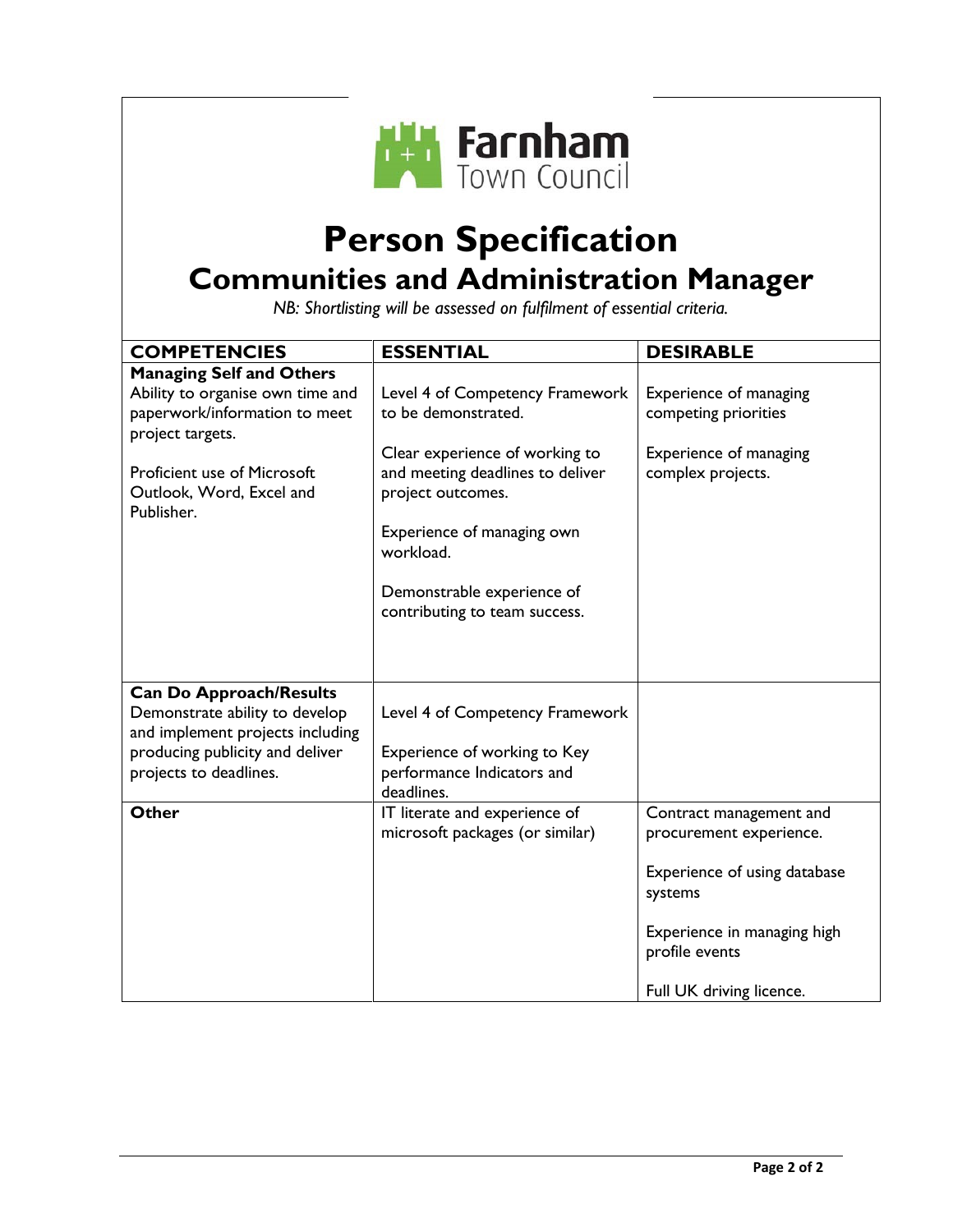

### **Competency Profile: Communication**

**Making sure the organisation consistently communicates its values and objectives**

| Level 1<br>Treats others with dignity and<br>respect.<br>Uses positive, inclusive language.<br>Communication style consistently<br>demonstrates enthusiasm and<br>commitment to the task.<br>Identifies and applies the most<br>appropriate method of<br>communication, e.g. e-mail, phone,<br>face-to-face.<br>Listenstoothers and check<br>understanding.<br>Communication is timely.<br>$\bullet$<br>Uses plain English, correct grammar,<br>spelling and punctuation.<br>Explains any technical terms.<br>Confident and self assured when<br>speaking to others.<br>Uses appropriate body language.<br>$\bullet$<br>Applies appropriate level of<br>confidentiality. | Level 2<br>Chooses the most effective<br>$\bullet$<br>communication method for the<br>situation and individual.<br>Uses active listening skills.<br>$\bullet$<br>Is assertive.<br>Considers the needs of your<br>$\bullet$<br>audience when deciding how best to<br>communicate.<br>Applies the appropriate level of<br>emotional intelligence to<br>communication style.<br>Consults others when appropriate.<br>$\bullet$<br>Keeps relevant stakeholders<br>$\bullet$<br>informed.<br>Acknowledges the opinions of<br>others. | Level 3<br>Cascades corporate information.<br>$\bullet$<br>Encourages open discussion and<br>$\bullet$<br>feedback.<br>Supports others to contribute to<br>$\bullet$<br>discussions.<br>Keeps the team well informed.<br>$\bullet$<br>Facilitates stakeholder<br>$\bullet$<br>communication.<br>Exhibits strong organisational insight<br>$\bullet$<br>and influence.<br>Negotiates with others to reach a<br>$\bullet$<br>mutually beneficial outcome.<br>Produces high quality written and<br>$\bullet$<br>verbal communication.<br>Is a confident and effective<br>$\bullet$<br>presenter.<br>Seeks to overcome any barriers<br>$\bullet$<br>in communication.<br>Is able to explain complex or<br>technical information. | Level 4<br>• Communicates corporate vision and<br>values.<br>• Facilitates cross-service area<br>communication.<br>• Coaches others on giving and receiving<br>difficult messages.<br>Promotes a culture of open communication<br>and consultation. |
|--------------------------------------------------------------------------------------------------------------------------------------------------------------------------------------------------------------------------------------------------------------------------------------------------------------------------------------------------------------------------------------------------------------------------------------------------------------------------------------------------------------------------------------------------------------------------------------------------------------------------------------------------------------------------|---------------------------------------------------------------------------------------------------------------------------------------------------------------------------------------------------------------------------------------------------------------------------------------------------------------------------------------------------------------------------------------------------------------------------------------------------------------------------------------------------------------------------------|------------------------------------------------------------------------------------------------------------------------------------------------------------------------------------------------------------------------------------------------------------------------------------------------------------------------------------------------------------------------------------------------------------------------------------------------------------------------------------------------------------------------------------------------------------------------------------------------------------------------------------------------------------------------------------------------------------------------------|-----------------------------------------------------------------------------------------------------------------------------------------------------------------------------------------------------------------------------------------------------|
| Someone who needs developing in this area might do the following:                                                                                                                                                                                                                                                                                                                                                                                                                                                                                                                                                                                                        |                                                                                                                                                                                                                                                                                                                                                                                                                                                                                                                                 |                                                                                                                                                                                                                                                                                                                                                                                                                                                                                                                                                                                                                                                                                                                              |                                                                                                                                                                                                                                                     |
| Fails to recognise the negative<br>effects of their communication style.                                                                                                                                                                                                                                                                                                                                                                                                                                                                                                                                                                                                 | Becomes defensive when view is<br>questioned by others.                                                                                                                                                                                                                                                                                                                                                                                                                                                                         | Disregards the opinions of others.<br>$\bullet$                                                                                                                                                                                                                                                                                                                                                                                                                                                                                                                                                                                                                                                                              | Appear intimidating or<br>unprepared/uncertain.                                                                                                                                                                                                     |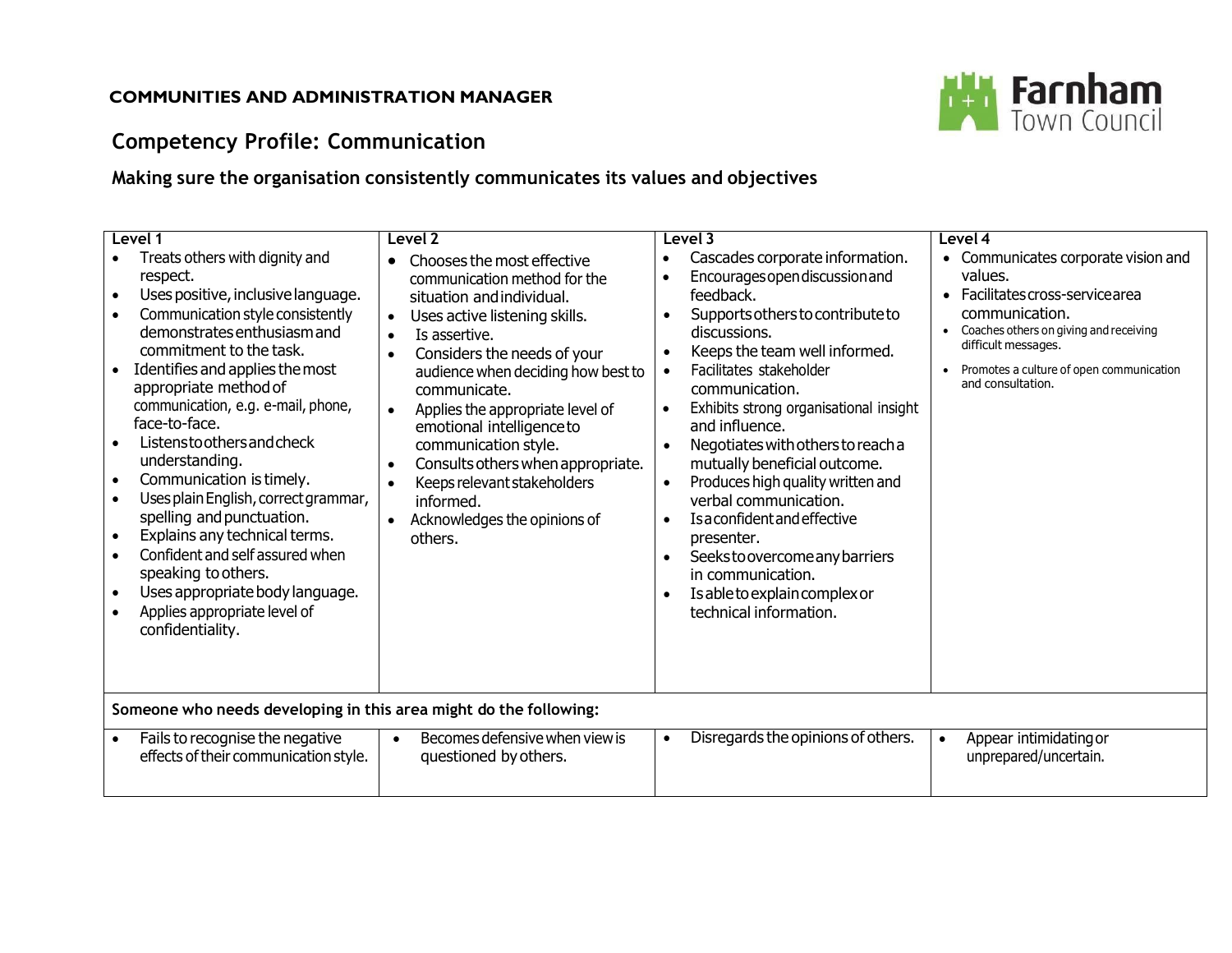### **Competency Profile: Customer Service**

**Addressing the needs of internal and external customers with consistency and appropriate sensitivity**

| $\bullet$<br>$\bullet$<br>$\bullet$<br>$\bullet$<br>$\bullet$<br>$\bullet$ | Level 1<br>Responds to customers in a<br>prompt, friendly and helpful manner.<br>Applies policies and procedures<br>when responding to queries,<br>compliments or complaints.<br>Understands the impact of first<br>impressions.<br>Is approachable and patient.<br>Listens to customers with interest,<br>understanding and without<br>judgement.<br>Records customers' requests<br>accurately and concisely and takes<br>appropriate action.<br>Deals with telephone calls<br>effectively and responds promptly<br>to messages.<br>Deals with customers fairly and<br>equitably in accordance with the<br>Equal Opportunities, Life Chances<br>for all, Code of Conduct and<br>Dignity and Respect at Work | Level 2<br>Understand the role and goals of<br>$\bullet$<br>the organisation and service in<br>meeting customer expectations.<br>Is able to identify and meet<br>$\bullet$<br>customers' needs and expectations.<br>Takes ownership of customers'<br>$\bullet$<br>requests, manages expectations and<br>achieves a high quality response.<br>Is able to manage the requirements<br>$\bullet$<br>of diverse customers in a timely<br>and effective manner.<br>Contributes ideas to improve<br>$\bullet$<br>customer service. | $\bullet$<br>$\bullet$<br>$\bullet$ | Level 3<br>Develops appropriate equality and<br>diversity standards for the service<br>area.<br>Invites customer feedback.<br>Takes an active interest promoting<br>and achieving high standards of<br>customer service.<br>Works with others to actively<br>improve customer service. | $\bullet$<br>$\bullet$<br>$\bullet$<br>$\bullet$<br>$\bullet$ | Level 4<br>Aligns Council priorities and<br>customer service strategy.<br>Proactively develops long term<br>initiatives to develop and improve<br>customer services.<br>Provides opportunities for others<br>to develop initiatives to improve<br>customer services.<br>Analyses customer feedback and<br>adopts continuousimprovement<br>approach within the service.<br>Identifies and develops strategies<br>and processes needed to achieve<br>and sustain long term customer<br>satisfaction. |
|----------------------------------------------------------------------------|--------------------------------------------------------------------------------------------------------------------------------------------------------------------------------------------------------------------------------------------------------------------------------------------------------------------------------------------------------------------------------------------------------------------------------------------------------------------------------------------------------------------------------------------------------------------------------------------------------------------------------------------------------------------------------------------------------------|-----------------------------------------------------------------------------------------------------------------------------------------------------------------------------------------------------------------------------------------------------------------------------------------------------------------------------------------------------------------------------------------------------------------------------------------------------------------------------------------------------------------------------|-------------------------------------|----------------------------------------------------------------------------------------------------------------------------------------------------------------------------------------------------------------------------------------------------------------------------------------|---------------------------------------------------------------|----------------------------------------------------------------------------------------------------------------------------------------------------------------------------------------------------------------------------------------------------------------------------------------------------------------------------------------------------------------------------------------------------------------------------------------------------------------------------------------------------|
|                                                                            | Policies.                                                                                                                                                                                                                                                                                                                                                                                                                                                                                                                                                                                                                                                                                                    |                                                                                                                                                                                                                                                                                                                                                                                                                                                                                                                             |                                     |                                                                                                                                                                                                                                                                                        |                                                               |                                                                                                                                                                                                                                                                                                                                                                                                                                                                                                    |
|                                                                            | Someone who needs developing in this area might do the following:                                                                                                                                                                                                                                                                                                                                                                                                                                                                                                                                                                                                                                            |                                                                                                                                                                                                                                                                                                                                                                                                                                                                                                                             |                                     |                                                                                                                                                                                                                                                                                        |                                                               |                                                                                                                                                                                                                                                                                                                                                                                                                                                                                                    |
|                                                                            | Fails to demonstrate adequate<br>customer service skills.                                                                                                                                                                                                                                                                                                                                                                                                                                                                                                                                                                                                                                                    | Makes little effort to contribute ideas<br>$\bullet$<br>for improved customer service.                                                                                                                                                                                                                                                                                                                                                                                                                                      | $\bullet$                           | Takes little interest in promoting or<br>achieving high standards of<br>customer service.                                                                                                                                                                                              | $\bullet$                                                     | Fails to obtain feedback from<br>customers.                                                                                                                                                                                                                                                                                                                                                                                                                                                        |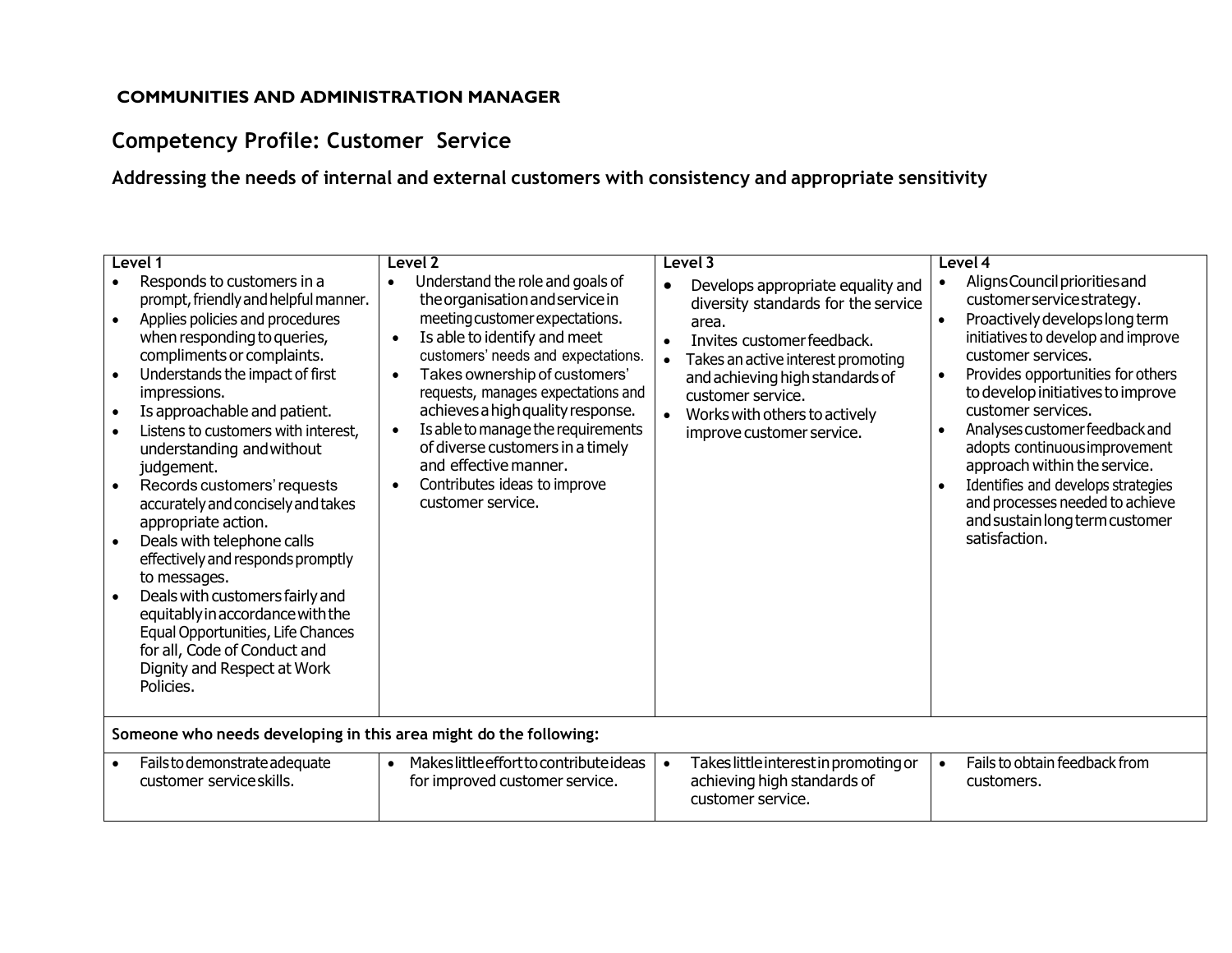### **Competency Profile: Team Working**

**Making sure the organisation consistently focuses on achieving its values and objectives**

| $\bullet$ | Level 1<br>Understands and commits to<br>achieving service goals and targets.<br>Understands the aims of the service<br>and the roles of each team member.<br>Works with other team members<br>towards a shared goal<br>Delivers own share of workload.<br>Is flexible and willing to help<br>others when required.<br>Contributes positively.<br>Asks for help when needed.<br>Builds trust and respect among<br>fellow team members.<br>Treats others with dignity and<br>respect.<br>Seeks, gives and accepts<br>constructive feedback from others.<br>Willingly shares knowledge,<br>experience and expertise with<br>others.<br>Celebrates success. | Level 2<br>• Uses resources in most efficient and<br>effective way to achieve service goals<br>and targets.<br>Values others' input and expertise.<br>Is willing to learn from others.<br>Positively influences the way the team<br>works together. | Level 3<br>Demonstrates awareness of the<br>$\bullet$<br>political context and works<br>effectively with Council Members.<br>Clarifies team goals.<br>$\bullet$<br>Directs, inspires and empowers the<br>$\bullet$<br>team.<br>Builds constructive and productive<br>$\bullet$<br>internal and external relationships.<br>Is committed to continually<br>improving team performance.<br>Delegates effectively.<br>Supports learning and development.<br>Encourages the team to succeed.<br>Recognise and celebrate success. | Level 4<br>Develops and encourages effective<br>strategic partnerships across public,<br>private and voluntary sectors.<br>Actively promotes networking,<br>$\bullet$<br>collaboration and joint working<br>across organisational boundaries.<br>Creates and promotes a culture of<br>performance management and<br>continuous improvement |
|-----------|----------------------------------------------------------------------------------------------------------------------------------------------------------------------------------------------------------------------------------------------------------------------------------------------------------------------------------------------------------------------------------------------------------------------------------------------------------------------------------------------------------------------------------------------------------------------------------------------------------------------------------------------------------|-----------------------------------------------------------------------------------------------------------------------------------------------------------------------------------------------------------------------------------------------------|-----------------------------------------------------------------------------------------------------------------------------------------------------------------------------------------------------------------------------------------------------------------------------------------------------------------------------------------------------------------------------------------------------------------------------------------------------------------------------------------------------------------------------|--------------------------------------------------------------------------------------------------------------------------------------------------------------------------------------------------------------------------------------------------------------------------------------------------------------------------------------------|
|           | Someone who needs developing in this area might do the following:                                                                                                                                                                                                                                                                                                                                                                                                                                                                                                                                                                                        |                                                                                                                                                                                                                                                     |                                                                                                                                                                                                                                                                                                                                                                                                                                                                                                                             |                                                                                                                                                                                                                                                                                                                                            |
|           | Fail to deliver own share of<br>workload.                                                                                                                                                                                                                                                                                                                                                                                                                                                                                                                                                                                                                | Fail to value input from others.<br>$\bullet$                                                                                                                                                                                                       | Fail to build an effective team.<br>$\bullet$                                                                                                                                                                                                                                                                                                                                                                                                                                                                               | • Disregard opportunities for joint<br>working across organisational<br>boundaries.                                                                                                                                                                                                                                                        |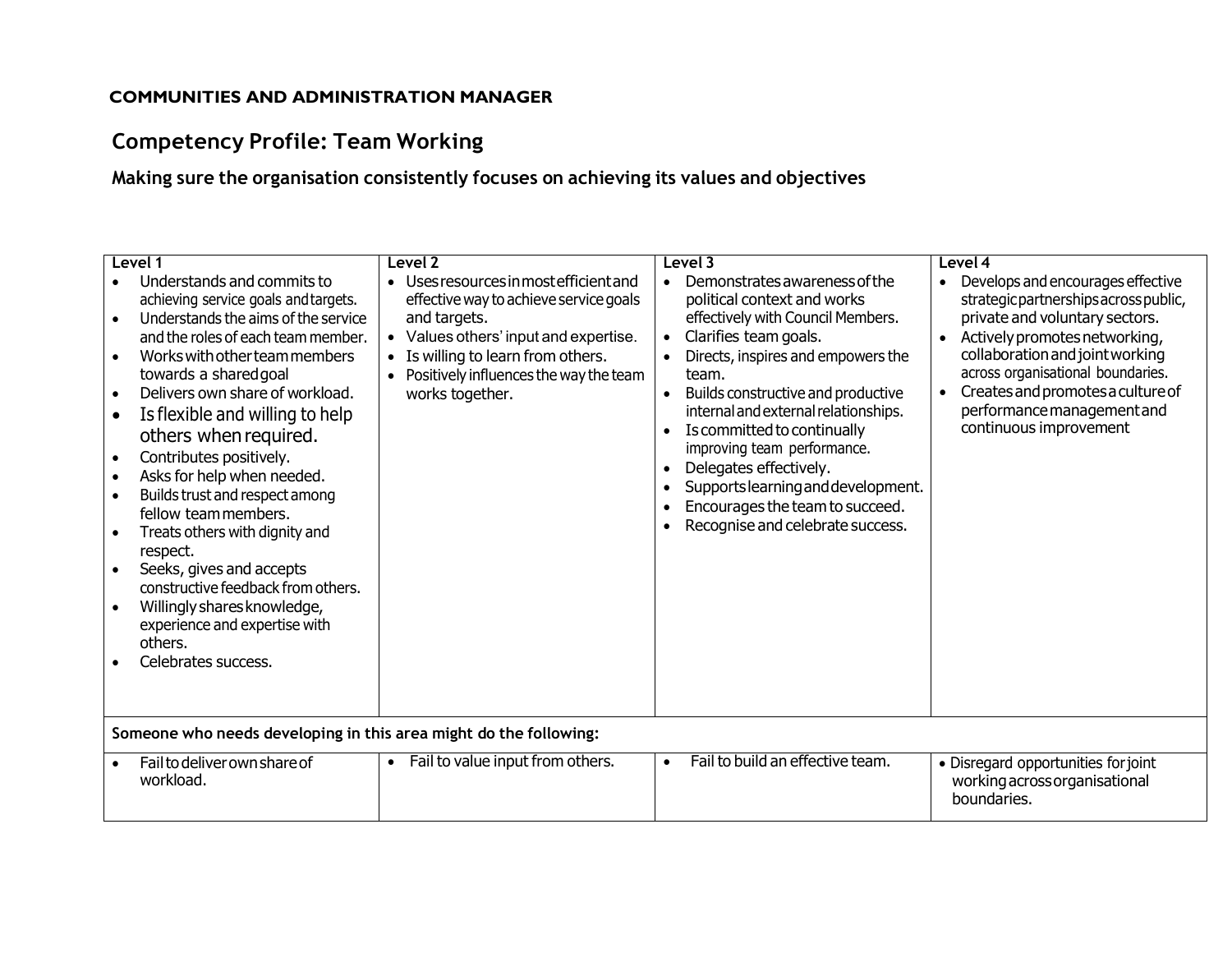### **Competency Profile: Managing Self and Others**

**Making sure the organisation consistently works towards achieving its values and objectives**

| Level 1                                                                                                                                                                                                                                                                                                                                                                                                                                                                                                                                                                                                                                                                                                              | Level 2                                                                                                                                                                                              | Level 3                                                                                                                                                                                                                                                                                                                                                                                                                                                                                                                                                                                                                                                                                                                                                                | Level 4                                                                                                                                                                                                                                                                                                                                                                                                                                                                                                                                                                                                                                        |
|----------------------------------------------------------------------------------------------------------------------------------------------------------------------------------------------------------------------------------------------------------------------------------------------------------------------------------------------------------------------------------------------------------------------------------------------------------------------------------------------------------------------------------------------------------------------------------------------------------------------------------------------------------------------------------------------------------------------|------------------------------------------------------------------------------------------------------------------------------------------------------------------------------------------------------|------------------------------------------------------------------------------------------------------------------------------------------------------------------------------------------------------------------------------------------------------------------------------------------------------------------------------------------------------------------------------------------------------------------------------------------------------------------------------------------------------------------------------------------------------------------------------------------------------------------------------------------------------------------------------------------------------------------------------------------------------------------------|------------------------------------------------------------------------------------------------------------------------------------------------------------------------------------------------------------------------------------------------------------------------------------------------------------------------------------------------------------------------------------------------------------------------------------------------------------------------------------------------------------------------------------------------------------------------------------------------------------------------------------------------|
| Understandsown role within<br>$\bullet$<br>the organisation.<br>Produces good quality, accurate<br>$\bullet$<br>records, data and information<br>Takes active steps to meet required<br>$\bullet$<br>standards of performance.<br>Manages own work to meet agreed<br>$\bullet$<br>targets.<br>Uses effective time management<br>techniques.<br>Is reliable.<br>$\bullet$<br>Regularly meets targets.<br>Understands the impact of not<br>$\bullet$<br>meeting agreed targets.<br>Recognises own strengths and<br>weaknesses.<br>Maintains an appearance<br>appropriateforthe<br>role.<br>Behaves in accordance with Council<br>policies.<br>Applies an appropriate sense of<br>humour.<br>Is adaptable and flexible. | Achieves objectives with<br>$\bullet$<br>commitment to quality and<br>accuracy.<br>Is aware of others workloads and<br>$\bullet$<br>priorities.<br>Seeks to improve personal and<br>team efficiency. | Manages and monitors performance<br>against a variety of performance<br>indicators.<br>Actively supports and promotes<br>corporate initiatives.<br>Considers cost implications of<br>actions.<br>Motivates others to succeed.<br>Gains commitment through clear<br>communication, recognition and,<br>where necessary, sanctions.<br>Effectively resolves conflict within<br>the team.<br>Stays calm and focused under<br>pressure.<br>Anticipates and diffuses potential<br>conflict.<br>Encourages staff development and<br>team work.<br>Is a skilled decision-maker.<br>Delegates appropriate authority for<br>decision-making.<br>Manages team procedures to achieve<br>good quality, timely, accurate and<br>evidence supported data, information<br>and records | Role models positive leadership<br>Provides clear, measurable<br>outcomes and keeps a rigorous<br>focus on whether they are being<br>achieved<br>Reviews data on performance and<br>impact and acts decisively if<br>performance does not meet<br>expectations<br>Provides support and clarity, and<br>$\bullet$<br>holds individuals accountable for<br>results and takes action if they<br>aren't performing<br>Builds strong strategic alliances<br>through partnerships and other<br>professional networks.<br>Supports a culture that responds<br>positively to change.<br>Sets strategic direction.<br>Evaluates financial implications. |
| Someone who needs developing in this area might do the following:                                                                                                                                                                                                                                                                                                                                                                                                                                                                                                                                                                                                                                                    |                                                                                                                                                                                                      |                                                                                                                                                                                                                                                                                                                                                                                                                                                                                                                                                                                                                                                                                                                                                                        |                                                                                                                                                                                                                                                                                                                                                                                                                                                                                                                                                                                                                                                |
| Consistently fails to meet agreed<br>targets.                                                                                                                                                                                                                                                                                                                                                                                                                                                                                                                                                                                                                                                                        | Focuses more on the quality and<br>$\bullet$<br>detail of planning and processes,<br>rather than the outputs.                                                                                        | Doesn't provide or monitor<br>$\bullet$<br>sufficiently clear SMART objectives.                                                                                                                                                                                                                                                                                                                                                                                                                                                                                                                                                                                                                                                                                        | Focuses on results from a Council-<br>$\bullet$<br>based/functional perspective rather<br>than the best outcome for<br>community.                                                                                                                                                                                                                                                                                                                                                                                                                                                                                                              |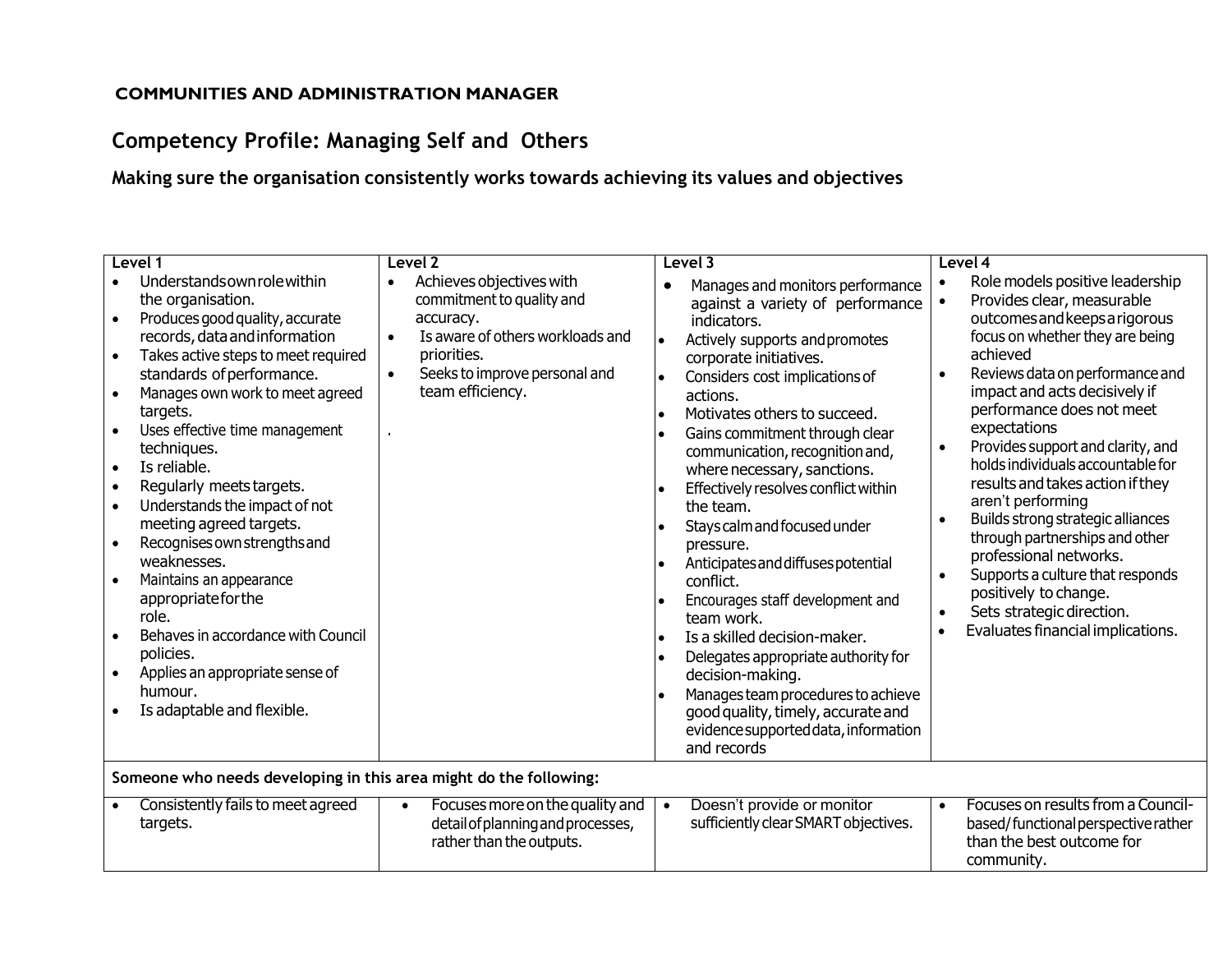### **Competency Profile: Can do approach / Results**

### **Making sure strategy and operational service delivery support corporate values and objectives**

| Level 1                                                                                                                                                                                                                                                                                                                                                                                                                                                       | Level 2                                                                                                                                                                  | Level 3                                                                                                                                                                                                                                                                                                                                                                                                                                                                                                                                                                                                                                                                                                                                  | Level 4                                                                                                                                                                                                                                                                                                                                                                                                                                            |  |
|---------------------------------------------------------------------------------------------------------------------------------------------------------------------------------------------------------------------------------------------------------------------------------------------------------------------------------------------------------------------------------------------------------------------------------------------------------------|--------------------------------------------------------------------------------------------------------------------------------------------------------------------------|------------------------------------------------------------------------------------------------------------------------------------------------------------------------------------------------------------------------------------------------------------------------------------------------------------------------------------------------------------------------------------------------------------------------------------------------------------------------------------------------------------------------------------------------------------------------------------------------------------------------------------------------------------------------------------------------------------------------------------------|----------------------------------------------------------------------------------------------------------------------------------------------------------------------------------------------------------------------------------------------------------------------------------------------------------------------------------------------------------------------------------------------------------------------------------------------------|--|
| Constantly seeks opportunities to<br>improve the service.<br>Has passion for, and pride in the<br>service delivery<br>Is committed to delivering high<br>quality results, to the best of ability.<br>Is flexible, adaptable and responsive<br>to changing needs and circumstances.<br>Manages resources effectively and<br>efficiently.<br>Is committed to delivering value for<br>money.<br>Has drive to complete tasks.<br>Is willing to learn and develop. | Shares good practice.<br>Uses initiative.<br>$\bullet$<br>Prepared to constructively<br>challenge existing practices and<br>procedures to achieve better<br>performance. | Develops clear, SMART plans<br>indicating performance targets and<br>the resources, activities and time<br>required to achieve those targets<br>Develops clear and relevant<br>$\bullet$<br>measures to monitor performance<br>against targets and milestones<br>Uses data from a range of<br>sources (including the<br>customer) to drive improvement<br>andcost-efficiency across the<br>Service.<br>Understands associated risk.<br>Maximises resources to deliver<br>services.<br>Supports others to adapt and change.<br>Encourages suggestions to improve<br>the service.<br>Ensure employees are aware how<br>they contribute to the delivery of<br>corporate objectives.<br>Actively seeks and responds to<br>customer feedback. | • Role models results-focus and<br>accountability based on clear vision,<br>direction, good quality planning and<br>performance management<br>• Translates strategicobjectives and<br>priorities into operational plans<br>• Reviews data on performance and<br>impact and acts decisively if<br>performance does not meet<br>expectations.<br>• Champions new initiatives.<br>• Mobilises necessary resources to<br>achieve corporate objectives. |  |
| Someone who needs developing in this area might do the following:                                                                                                                                                                                                                                                                                                                                                                                             |                                                                                                                                                                          |                                                                                                                                                                                                                                                                                                                                                                                                                                                                                                                                                                                                                                                                                                                                          |                                                                                                                                                                                                                                                                                                                                                                                                                                                    |  |
| Consistently fails to complete tasks.                                                                                                                                                                                                                                                                                                                                                                                                                         | Does not use initiative.<br>$\bullet$                                                                                                                                    | Moves into implementation and<br>$\bullet$<br>delivery without clear plan or<br>milestones.                                                                                                                                                                                                                                                                                                                                                                                                                                                                                                                                                                                                                                              | Fails to review performance data.                                                                                                                                                                                                                                                                                                                                                                                                                  |  |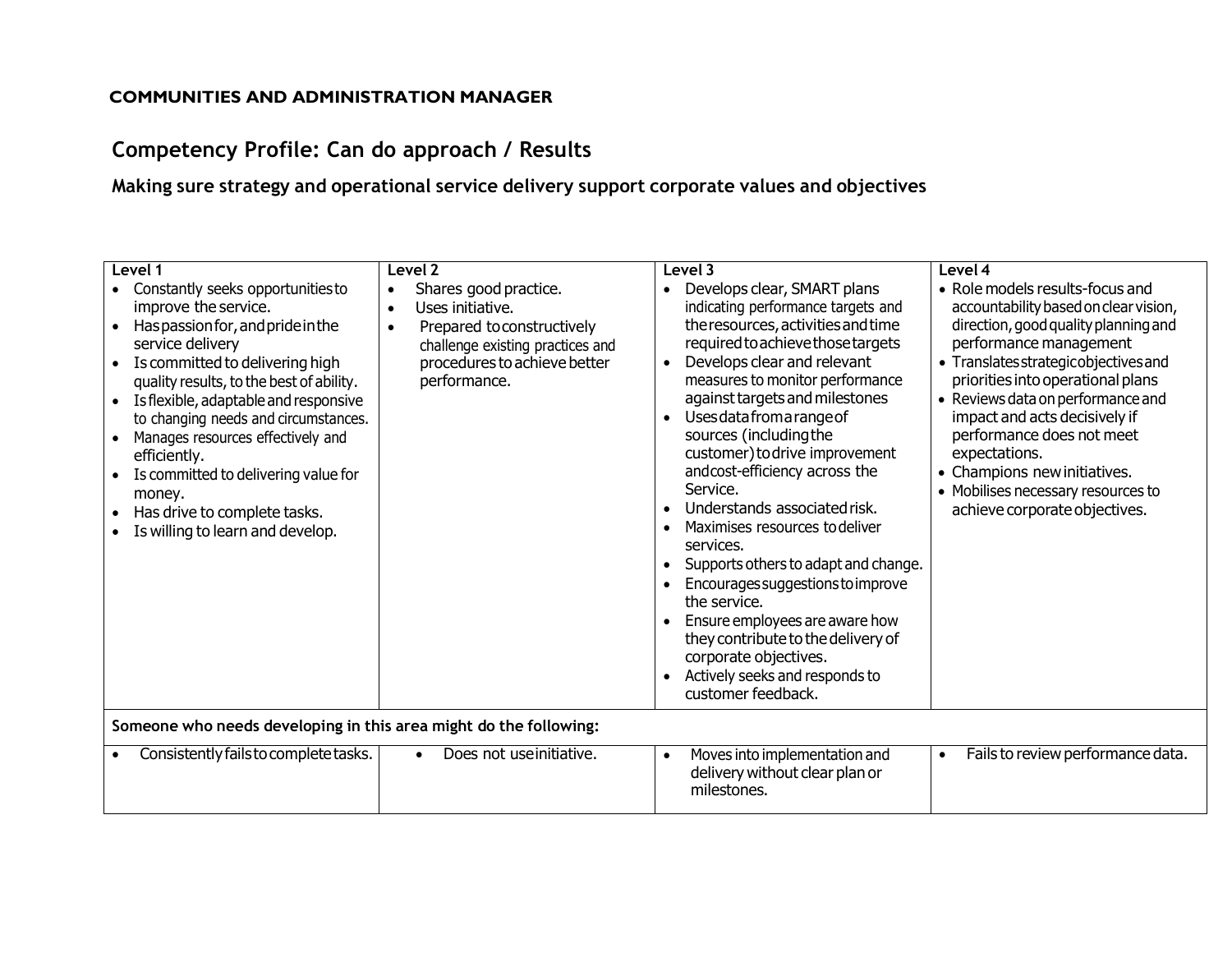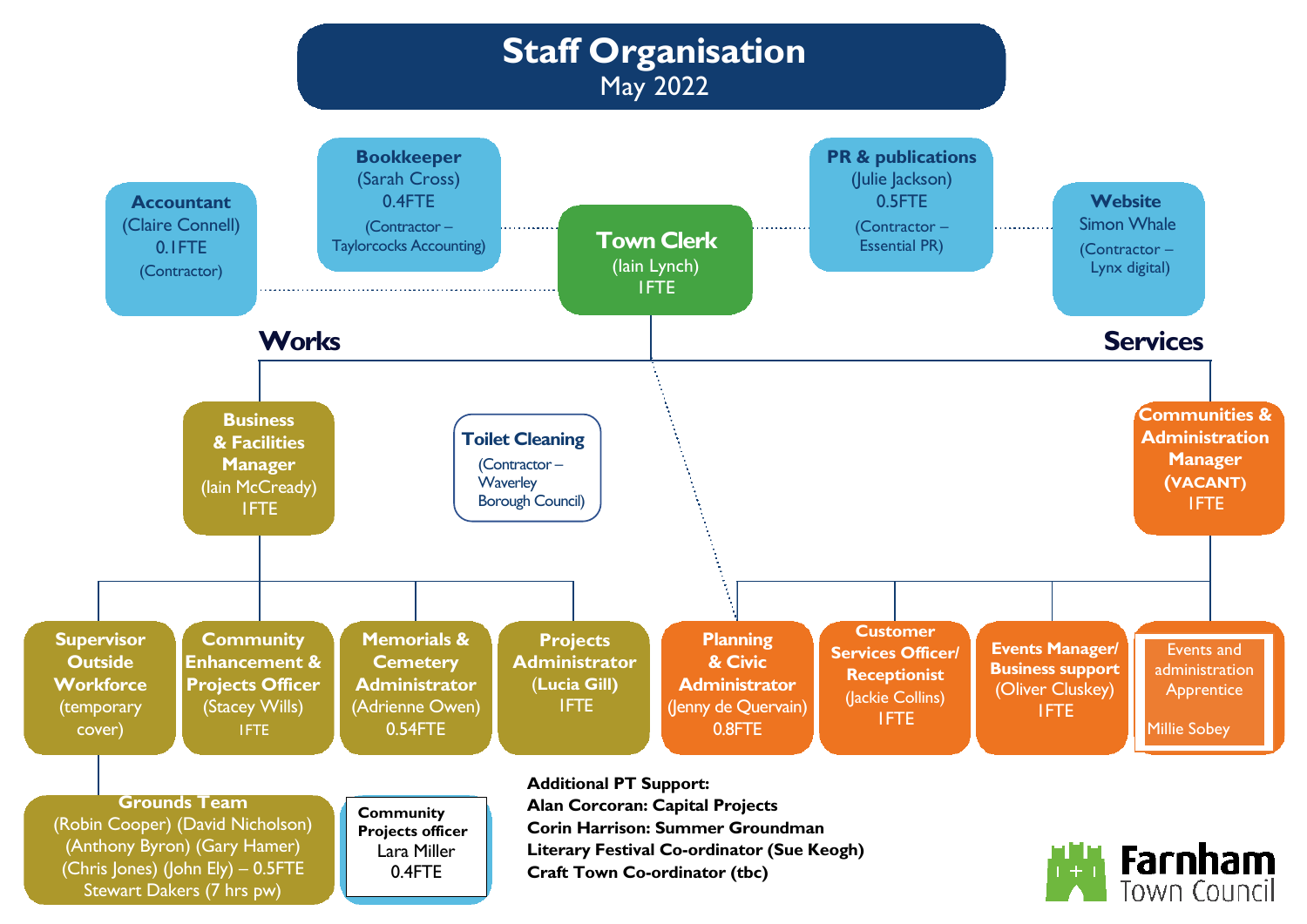



## **Application Form- Private and Confidential**

*Please complete ALL sections in type or black ink and use only A4 size paper as continuation sheets as required.*

| <b>Job Details</b>                                                                                                                                                                                                                                                                                                                                                                                                                                    |                                                         |                         |                                                                                              |  |  |  |
|-------------------------------------------------------------------------------------------------------------------------------------------------------------------------------------------------------------------------------------------------------------------------------------------------------------------------------------------------------------------------------------------------------------------------------------------------------|---------------------------------------------------------|-------------------------|----------------------------------------------------------------------------------------------|--|--|--|
| Post applied for:                                                                                                                                                                                                                                                                                                                                                                                                                                     | <b>Communities and Administration</b><br><b>Manager</b> |                         |                                                                                              |  |  |  |
|                                                                                                                                                                                                                                                                                                                                                                                                                                                       |                                                         | <b>Personal Details</b> |                                                                                              |  |  |  |
| <b>Family Name:</b>                                                                                                                                                                                                                                                                                                                                                                                                                                   | Forename(s):                                            |                         |                                                                                              |  |  |  |
|                                                                                                                                                                                                                                                                                                                                                                                                                                                       | Preferred title (eg Mr/Mrs/Miss/Ms/Dr/Other):           |                         |                                                                                              |  |  |  |
| Address:                                                                                                                                                                                                                                                                                                                                                                                                                                              |                                                         |                         |                                                                                              |  |  |  |
| Post Code:                                                                                                                                                                                                                                                                                                                                                                                                                                            |                                                         |                         |                                                                                              |  |  |  |
| Telephone numbers                                                                                                                                                                                                                                                                                                                                                                                                                                     |                                                         | Mobile:                 |                                                                                              |  |  |  |
| Home:                                                                                                                                                                                                                                                                                                                                                                                                                                                 |                                                         | Work:                   |                                                                                              |  |  |  |
| Personal email:                                                                                                                                                                                                                                                                                                                                                                                                                                       |                                                         |                         |                                                                                              |  |  |  |
| Asylum and Immigration Act 1996.<br>It is a criminal offence to employ persons whose immigration status prevents them from working in the<br>United Kingdom. Prior to appointment, you will be required to provide evidence of a passport or other<br>documents on the approved list to satisfy Farnham Town Council that the Asylum and Immigration Act 1996<br>is being complied with.<br>Do you require a work permit to work in the UK?<br>Yes/No |                                                         |                         |                                                                                              |  |  |  |
|                                                                                                                                                                                                                                                                                                                                                                                                                                                       |                                                         |                         |                                                                                              |  |  |  |
|                                                                                                                                                                                                                                                                                                                                                                                                                                                       | (please refer to the Guidance Notes for Job Applicants) | <b>References</b>       |                                                                                              |  |  |  |
| Name:                                                                                                                                                                                                                                                                                                                                                                                                                                                 |                                                         | Name:                   |                                                                                              |  |  |  |
| Job Title:                                                                                                                                                                                                                                                                                                                                                                                                                                            |                                                         | Job Title:              |                                                                                              |  |  |  |
| Name of Organisation:                                                                                                                                                                                                                                                                                                                                                                                                                                 |                                                         | Name of Organisation:   |                                                                                              |  |  |  |
| Address:                                                                                                                                                                                                                                                                                                                                                                                                                                              |                                                         | Address:                |                                                                                              |  |  |  |
| Post Code:                                                                                                                                                                                                                                                                                                                                                                                                                                            |                                                         | Post Code:              |                                                                                              |  |  |  |
| Tel No:<br>Tel No:                                                                                                                                                                                                                                                                                                                                                                                                                                    |                                                         |                         |                                                                                              |  |  |  |
| How long have you know this person and in<br>How long have you know this person and in what<br>what capacity?<br>capacity?                                                                                                                                                                                                                                                                                                                            |                                                         |                         |                                                                                              |  |  |  |
| Are you happy for us to contact this referee<br>prior to interview? Yes/No (please indicate)                                                                                                                                                                                                                                                                                                                                                          |                                                         |                         | Are you happy for us to contact this referee prior<br>to interview? Yes/No (please indicate) |  |  |  |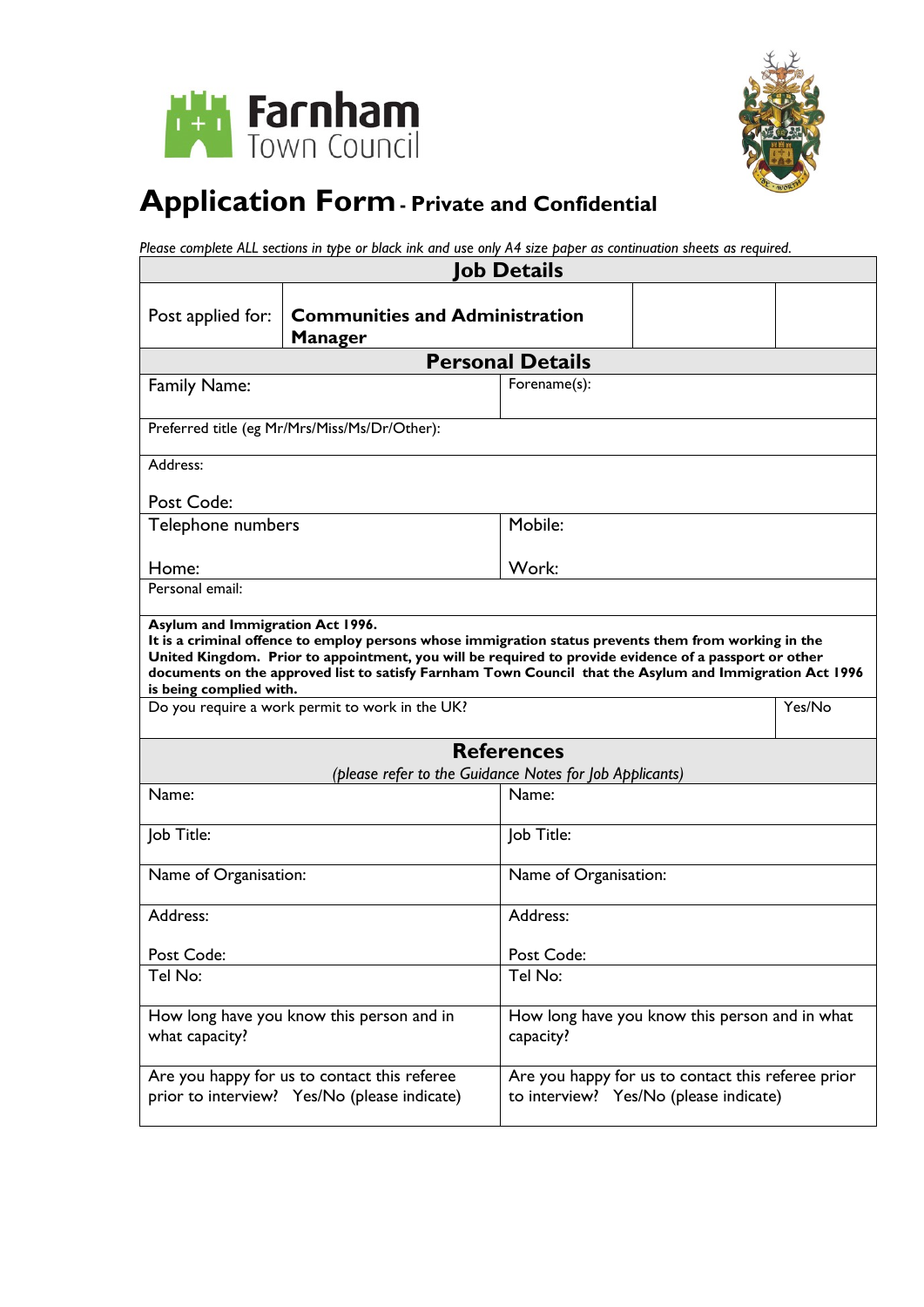|                                                            | <b>Present or Most Recent Employment</b> |                  |                                                                                                                                                               |                    |  |  |
|------------------------------------------------------------|------------------------------------------|------------------|---------------------------------------------------------------------------------------------------------------------------------------------------------------|--------------------|--|--|
| Post Code:                                                 | Name & Address of employer:              |                  |                                                                                                                                                               |                    |  |  |
| Job Title:                                                 |                                          |                  | Dates employed:                                                                                                                                               |                    |  |  |
| Current or final salary:                                   |                                          |                  |                                                                                                                                                               |                    |  |  |
|                                                            | Period of notice required:               |                  |                                                                                                                                                               |                    |  |  |
| Please give a brief outline of your main responsibilities: |                                          |                  |                                                                                                                                                               |                    |  |  |
|                                                            |                                          |                  | <b>Previous Employment</b><br>Please list all previous employment in chronological order (most recent first)<br>Please continue on separate sheet if required |                    |  |  |
| <b>Dates</b><br>From to                                    | Name & Address of                        |                  | Job Title and outline of main                                                                                                                                 | Reason for leaving |  |  |
|                                                            | Employer                                 | responsibilities |                                                                                                                                                               |                    |  |  |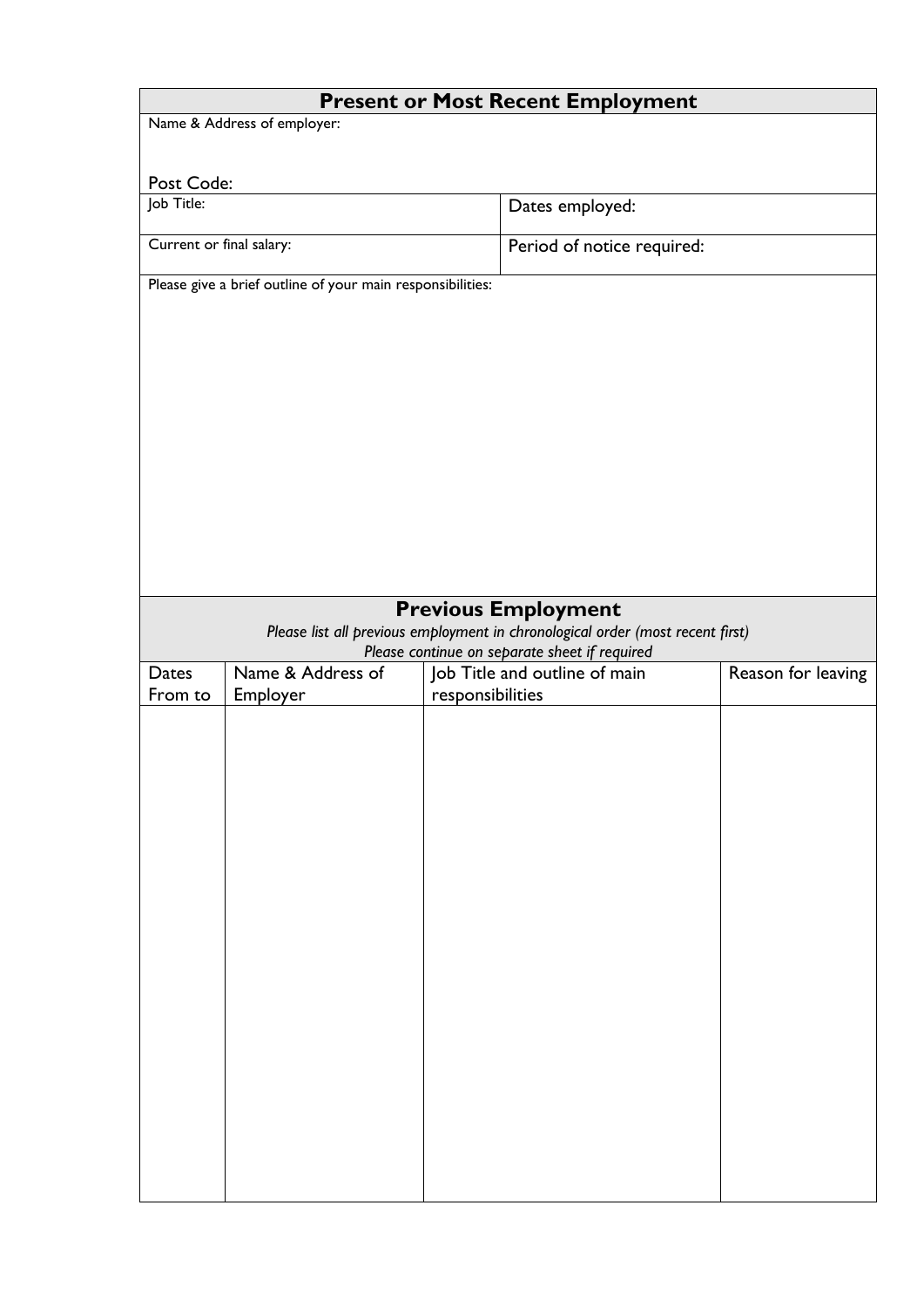| <b>Education &amp; Qualifications</b><br>Please give details of all educational qualifications obtained and those currently being pursued |                           |                             |  |  |  |
|-------------------------------------------------------------------------------------------------------------------------------------------|---------------------------|-----------------------------|--|--|--|
| Name of School, College,<br>University, etc                                                                                               | Dates attended<br>From/to | Grades and year<br>obtained |  |  |  |
|                                                                                                                                           |                           |                             |  |  |  |
|                                                                                                                                           |                           |                             |  |  |  |
|                                                                                                                                           |                           |                             |  |  |  |
|                                                                                                                                           |                           |                             |  |  |  |
|                                                                                                                                           |                           |                             |  |  |  |
|                                                                                                                                           |                           |                             |  |  |  |
|                                                                                                                                           |                           |                             |  |  |  |

| <b>TRAINING</b><br>This includes trade/professional training, government training schemes,<br>apprenticeships, short courses and secondments |                       |  |  |  |  |
|----------------------------------------------------------------------------------------------------------------------------------------------|-----------------------|--|--|--|--|
| <b>Course Title</b>                                                                                                                          | Organisation<br>Dates |  |  |  |  |
|                                                                                                                                              |                       |  |  |  |  |
|                                                                                                                                              |                       |  |  |  |  |
|                                                                                                                                              |                       |  |  |  |  |
|                                                                                                                                              |                       |  |  |  |  |
|                                                                                                                                              |                       |  |  |  |  |

| <b>Membership of Professional Institutes</b> |                     |               |  |  |  |
|----------------------------------------------|---------------------|---------------|--|--|--|
| Institute                                    | Level of Membership | Year of Award |  |  |  |
|                                              |                     |               |  |  |  |
|                                              |                     |               |  |  |  |
|                                              |                     |               |  |  |  |
|                                              |                     |               |  |  |  |

|            | <b>Other Experience</b><br>Details should be given for any period not accounted for by full-time employment, education<br>and training, eg unemployment or voluntary work. |         |  |  |  |
|------------|----------------------------------------------------------------------------------------------------------------------------------------------------------------------------|---------|--|--|--|
| Experience |                                                                                                                                                                            | From/To |  |  |  |
|            |                                                                                                                                                                            |         |  |  |  |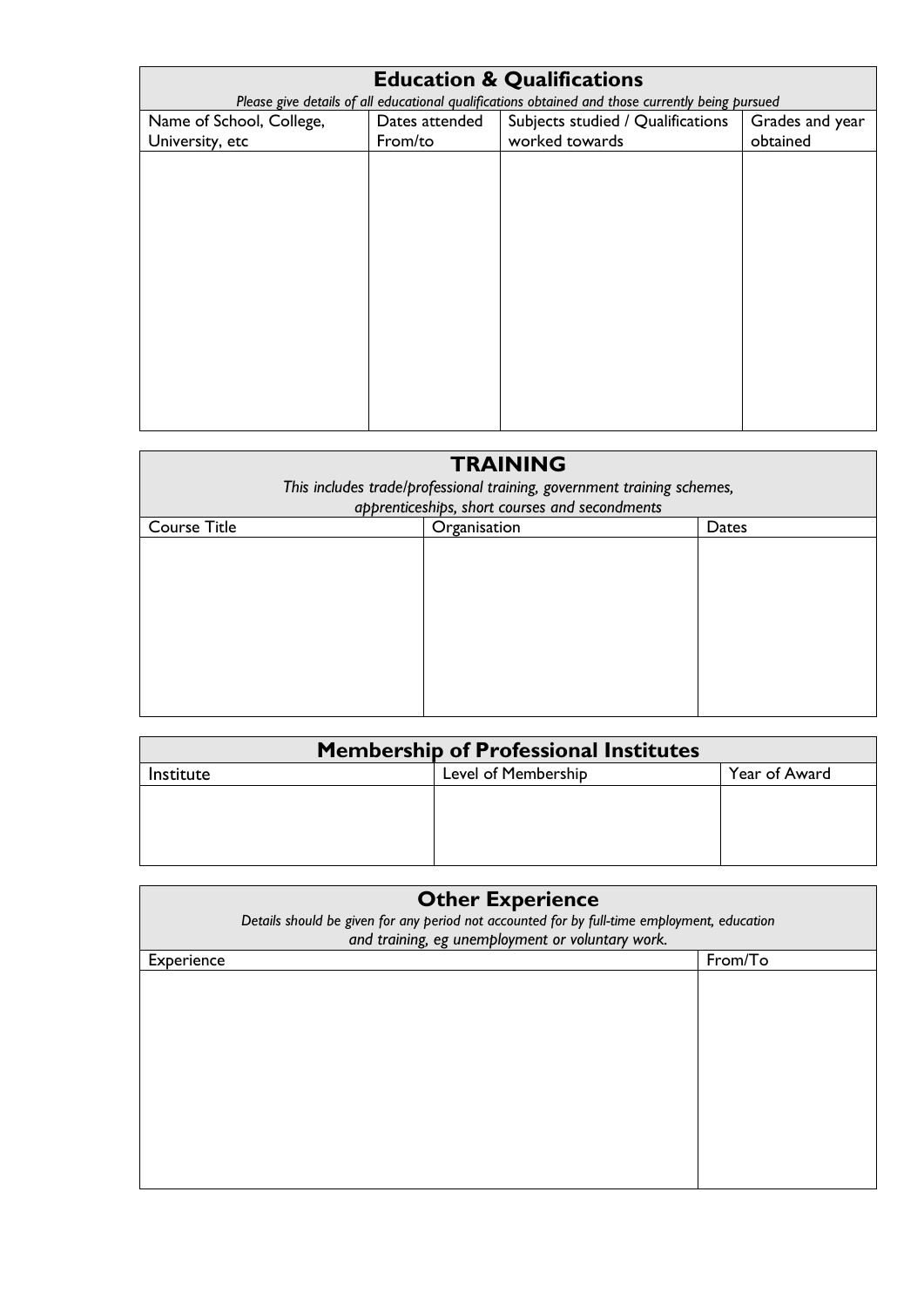### **Information in Support of Your Application**

*(please refer to the Guidance Notes for Job Applicants and read the job description Competency Profile and person specification before completing this section)* If further space is needed, please continue on a separate A4 sheet.

#### **Rehabilitation of Offenders Act 1974**

Please give details of any "unspent" convictions as defined in the Rehabilitation of Offenders Act 1974. Unless the nature of the position allows Farnham Town Council's interviewing managers to ask questions about your entire criminal record we only ask about "unspent" convictions. A criminal record will not necessarily be a bar to obtaining a position at Farnham Town Council.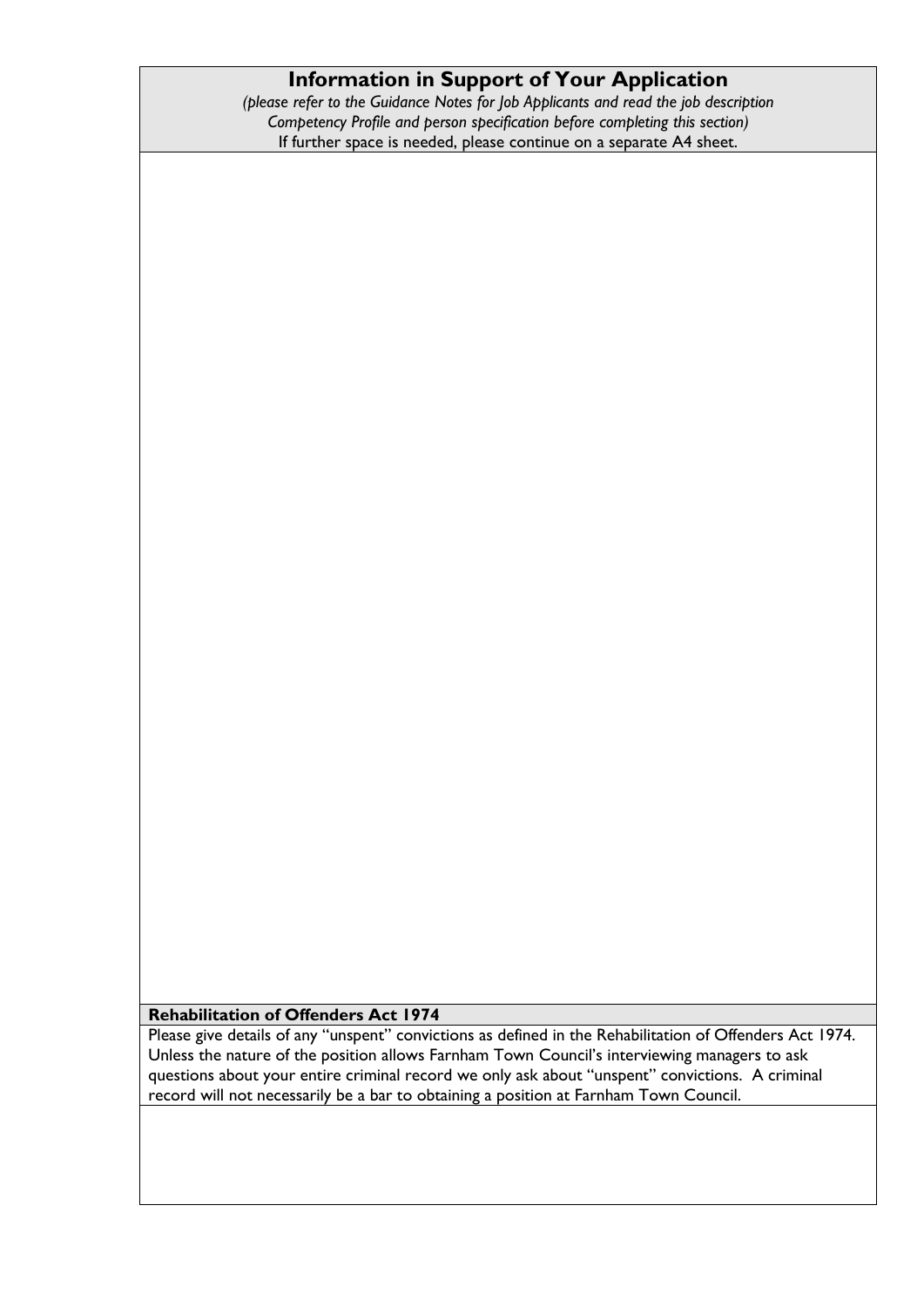| <b>Additional Information</b>                      |        |                                                        |        |  |  |  |
|----------------------------------------------------|--------|--------------------------------------------------------|--------|--|--|--|
| <b>Driving Licence:</b>                            |        |                                                        |        |  |  |  |
| Do you hold a current driving licence?             | Yes/No | Are you a car owner or do you have<br>access to a car? | Yes/No |  |  |  |
| If YES, please state the type of licence you hold: |        |                                                        |        |  |  |  |
| Do you have any current endorsements?              |        |                                                        |        |  |  |  |
| If YES, please specify:                            |        |                                                        |        |  |  |  |

### **GENERAL INFORMATION**

| i) Are you a partner of or related to an Elected Member or Employee in this Council?                             |        |  |
|------------------------------------------------------------------------------------------------------------------|--------|--|
|                                                                                                                  | Yes/No |  |
| If yes, please state name, position and relationship:                                                            |        |  |
| ii) Are you currently a Local Authority Councillor?                                                              | Yes/No |  |
| iv) Are you available for interview on the date given (if given)<br>(If no, please attach letter giving details) | Yes/No |  |

### **Declaration**

I certify that the above information is correct and acknowledge the following will result in disqualification of my application or dismissal as appropriate:

(i) the provision of false information, either expressly or implicitly in this application or any other part of the selection process;

(ii) canvassing a Member or senior officer of this Authority in respect of this application.

I agree to Farnham Town Council checking any details in this form to verify the accuracy of the data, including contacting any or all of my previous employers.

#### **Data Protection for Application Forms.**

In line with the General Data Protection Regulation and related legislation, the information you have supplied will be held for the purposes of recruitment and selection and will only be used for those purposes. We may, in connection with your application, gather information about you from others, which will only be carried out as the law permits, i.e., to check accuracy of information, prevent or detect crime and/or protect public funds. Information is held in a secure location

If I accept employment with Farnham Town Council, I consent to my personal information being held by the organisation for the administration of my Contract of Employment.

Signed: Date:

Name: